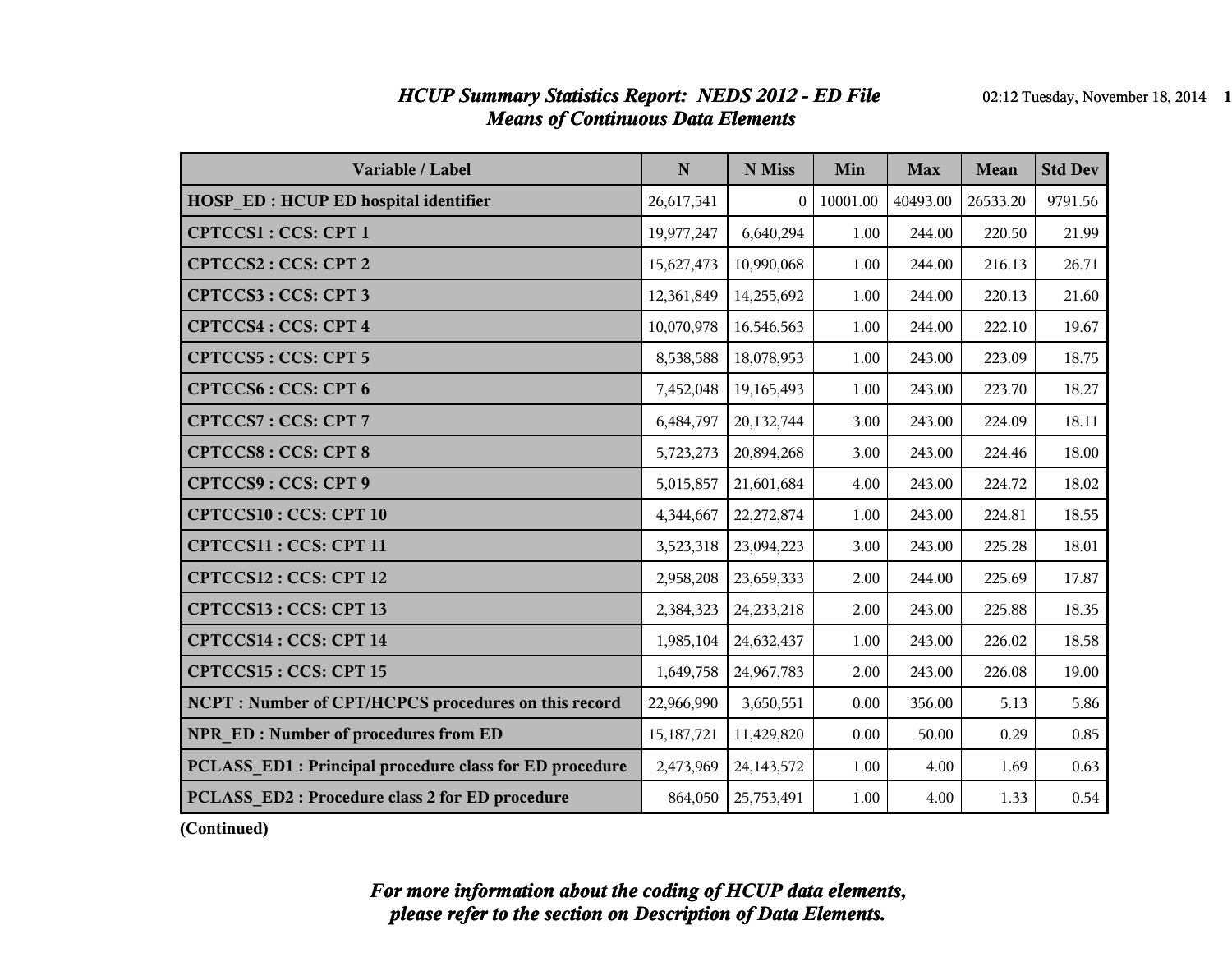| Variable / Label                                | $\mathbf N$ | N Miss       | Min   | <b>Max</b> | Mean   | <b>Std Dev</b> |
|-------------------------------------------------|-------------|--------------|-------|------------|--------|----------------|
| PCLASS_ED3: Procedure class 3 for ED procedure  | 459,360     | 26,158,181   | 1.00  | 4.00       | 1.30   | 0.50           |
| PCLASS_ED4: Procedure class 4 for ED procedure  | 257,537     | 26,360,004   | 1.00  | 4.00       | 1.35   | 0.51           |
| PCLASS ED5: Procedure class 5 for ED procedure  | 140,079     | 26,477,462   | 1.00  | 4.00       | 1.40   | 0.51           |
| PCLASS ED6 : Procedure class 6 for ED procedure | 72,200      | 26,545,341   | 1.00  | 4.00       | 1.43   | 0.51           |
| PCLASS ED7: Procedure class 7 for ED procedure  | 37,752      | 26,579,789   | 1.00  | 4.00       | 1.45   | 0.51           |
| PCLASS ED8 : Procedure class 8 for ED procedure | 20,097      | 26,597,444   | 1.00  | 4.00       | 1.48   | 0.51           |
| PCLASS_ED9: Procedure class 9 for ED procedure  | 10,886      | 26,606,655   | 1.00  | 4.00       | 1.52   | 0.51           |
| PRCCS_ED1 : CCS: principal procedure from ED    | 2,473,969   | 24, 143, 572 | 1.00  | 231.00     | 188.02 | 54.67          |
| PRCCS ED2 : CCS: procedure 2 from ED            | 864,050     | 25,753,491   | 1.00  | 231.00     | 207.54 | 40.43          |
| PRCCS ED3 : CCS: procedure 3 from ED            | 459,360     | 26,158,181   | 1.00  | 231.00     | 207.20 | 37.10          |
| PRCCS ED4 : CCS: procedure 4 from ED            | 257,537     | 26,360,004   | 3.00  | 231.00     | 211.27 | 27.17          |
| PRCCS_ED5: CCS: procedure 5 from ED             | 140,079     | 26,477,462   | 4.00  | 231.00     | 212.25 | 26.51          |
| PRCCS_ED6: CCS: procedure 6 from ED             | 72,200      | 26,545,341   | 8.00  | 231.00     | 213.05 | 26.06          |
| PRCCS_ED7: CCS: procedure 7 from ED             | 37,752      | 26,579,789   | 4.00  | 231.00     | 212.56 | 28.27          |
| PRCCS_ED8: CCS: procedure 8 from ED             | 20,097      | 26,597,444   | 9.00  | 231.00     | 215.00 | 21.46          |
| PRCCS ED9 : CCS: procedure 9 from ED            | 10,886      | 26,606,655   | 29.00 | 231.00     | 216.29 | 17.40          |

#### *HCUP Summary Statistics Report: NEDS 2012 - ED File* 02:12 Tuesday, November 18, 2014 2 *Means of Continuous Data Elements*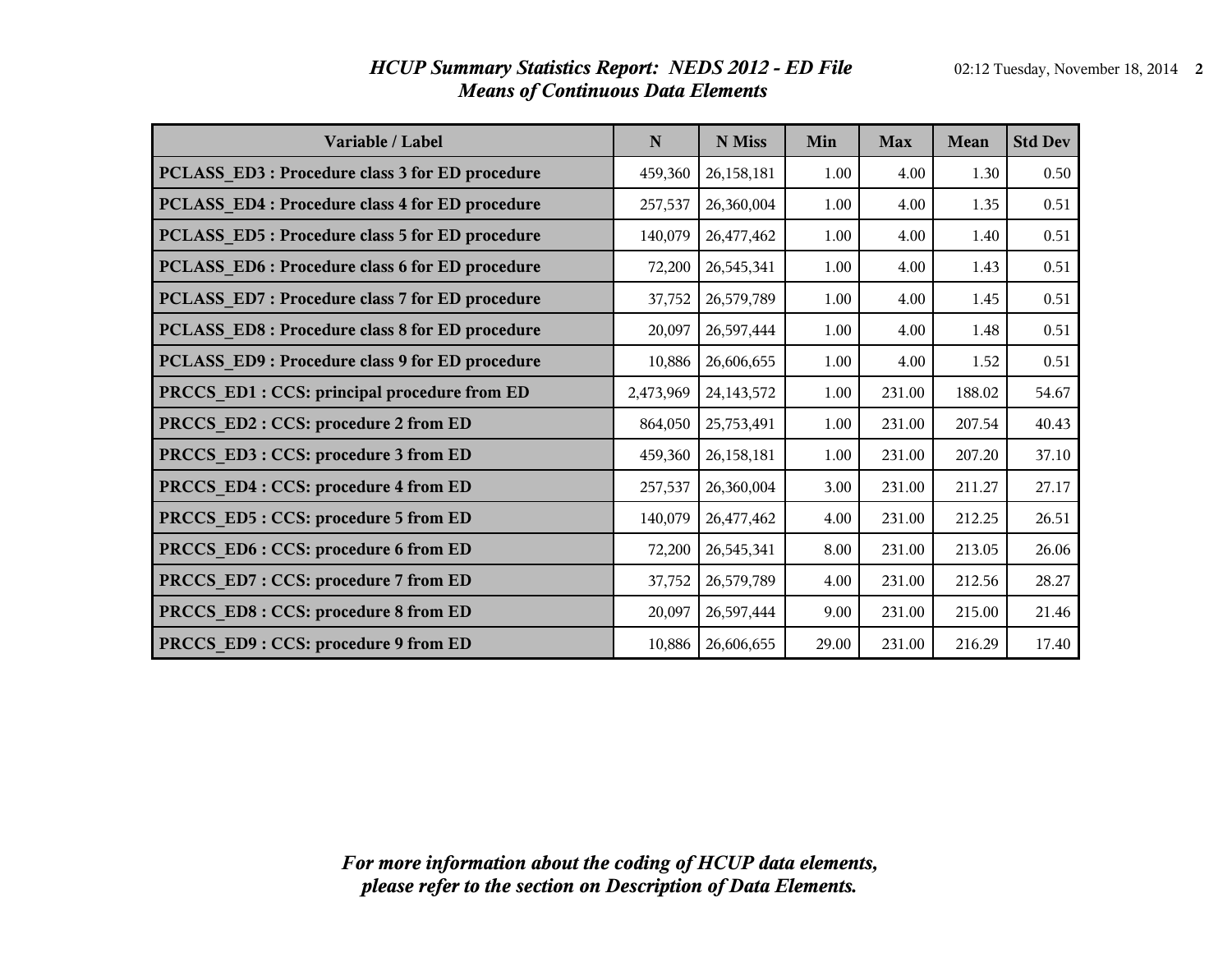| CPT1                                  | Frequency       | Percent |
|---------------------------------------|-----------------|---------|
| <b>Blank</b>                          | 6,352,253       | 23.86   |
| Other                                 | 187,934         | 0.71    |
| Anesthesia                            | 666             | 0.00    |
| Surgery                               | 1,590,691       | 5.98    |
| Radiology                             | 2,313,820       | 8.69    |
| Pathology and Laboratory              | 992,327         | 3.73    |
| Medicine                              | 1,222,826       | 4.59    |
| <b>Evaluation and Management</b>      | 13,059,237      | 49.06   |
| Transportation                        | 9,810           | 0.04    |
| <b>Medical and Surgical Supplies</b>  | 19,868          | 0.07    |
| Miscellaneous and Experimental        | 21,163          | 0.08    |
| <b>Enteral and Parenteral Therapy</b> | 15              | 0.00    |
| Dental                                | 74              | 0.00    |
| <b>Durable Medical Equipment</b>      | 687             | 0.00    |
| <b>Temporary Procedures/Services</b>  | 293,526         | 1.10    |
| Drugs (Non-oral)                      | 255,882         | 0.96    |
| <b>Chemotherapy Drugs</b>             | 315             | 0.00    |
| Orthotic                              | 9,224           | 0.03    |
| Prosthetic                            | 14              | 0.00    |
| <b>Temporary Codes</b>                | 31              | 0.00    |
| Private Payer Codes                   | 5,297           | 0.02    |
| Vision                                | $\Leftarrow$ 10 | $* * *$ |
| <b>Local Codes</b>                    | 979             | 0.00    |
| CPT/HCPCS inconsistent with sex       | 200             | 0.00    |
| Invalid CPT/HCPCS (invl)              | 280,700         | 1.05    |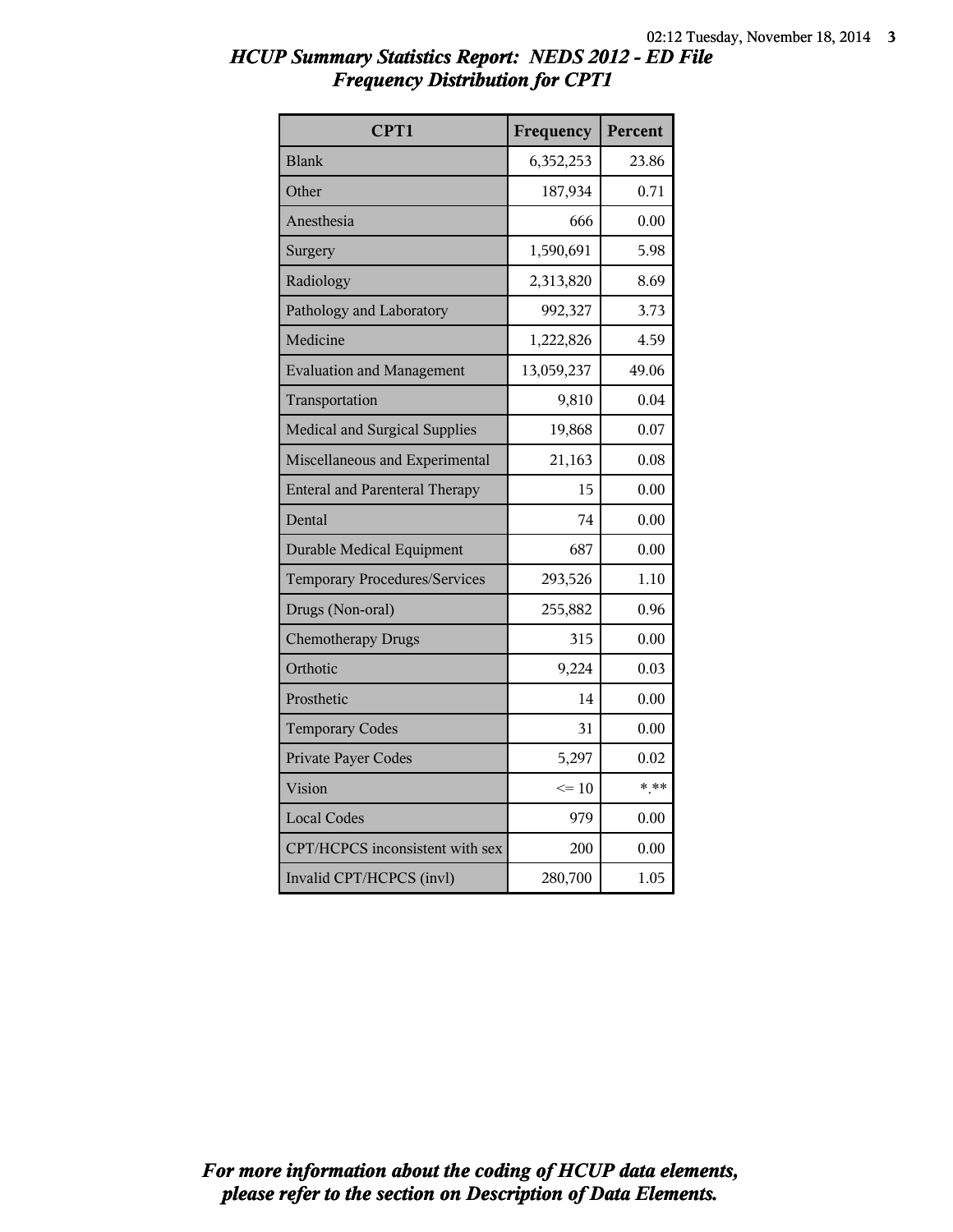| <b>CPTCCS1</b>                                                                | Frequency | Percent |
|-------------------------------------------------------------------------------|-----------|---------|
| $\therefore$ Missing                                                          | 6,359,394 | 23.89   |
| A: Invalid procedure                                                          | 280,700   | 1.05    |
| C: Inconsistent                                                               | 200       | 0.00    |
| 1: Incision and excision of CNS                                               | $\leq 10$ | $* * *$ |
| 2: Insertion, replacement, or removal of extracranial ventricular shunt       | 33        | 0.00    |
| 3: Laminectomy, excision intervertebral disc                                  | 134       | 0.00    |
| 4: Diagnostic spinal tap                                                      | 7,442     | 0.03    |
| 5: Insertion of catheter or spinal stimulator and injection into spinal canal | 334       | 0.00    |
| 6: Decompression peripheral nerve                                             | 60        | 0.00    |
| 7: Other diagnostic nervous system procedures                                 | 25        | 0.00    |
| 8: Other non-OR or closed therapeutic nervous system procedures               | 9,328     | 0.04    |
| 9: Other OR therapeutic nervous system procedures                             | 464       | 0.00    |
| 10: Thyroidectomy, partial or complete                                        | $\leq 10$ | $***$   |
| 11: Diagnostic endocrine procedures                                           | $\leq 10$ | $* * *$ |
| 12: Other therapeutic endocrine procedures                                    | $\leq 10$ | $***$   |
| 13: Corneal transplant                                                        | $\leq 10$ | $***$   |
| 14: Glaucoma procedures                                                       | 32        | 0.00    |
| 15: Lens and cataract procedures                                              | 79        | 0.00    |
| 16: Repair of retinal tear, detachment                                        | 136       | 0.00    |
| 17: Destruction of lesion of retina and choroid                               | $\leq 10$ | $***$   |
| 18: Diagnostic procedures on eye                                              | 46        | 0.00    |
| 19: Other therapeutic procedures on eyelids, conjunctiva, cornea              | 2,268     | 0.01    |
| 20: Other intraocular therapeutic procedures                                  | 315       | 0.00    |
| 21: Other extraocular muscle and orbit therapeutic procedures                 | 27        | 0.00    |
| 22: Tympanoplasty                                                             | $\leq 10$ | $* * *$ |
| 23: Myringotomy                                                               | 39        | 0.00    |
| 24: Mastoidectomy                                                             | $\leq 10$ | $* * *$ |
| 25: Diagnostic procedures on ear                                              | $\leq 10$ | $***$   |
| 26: Other therapeutic ear procedures                                          | 8,468     | 0.03    |
| 27: Control of epistaxis                                                      | 10,689    | 0.04    |
| 28: Plastic procedures on nose                                                | 11        | 0.00    |
| 29: Oral and Dental Services                                                  | 2,337     | 0.01    |
| 30: Tonsillectomy and/or adenoidectomy                                        | 89        | 0.00    |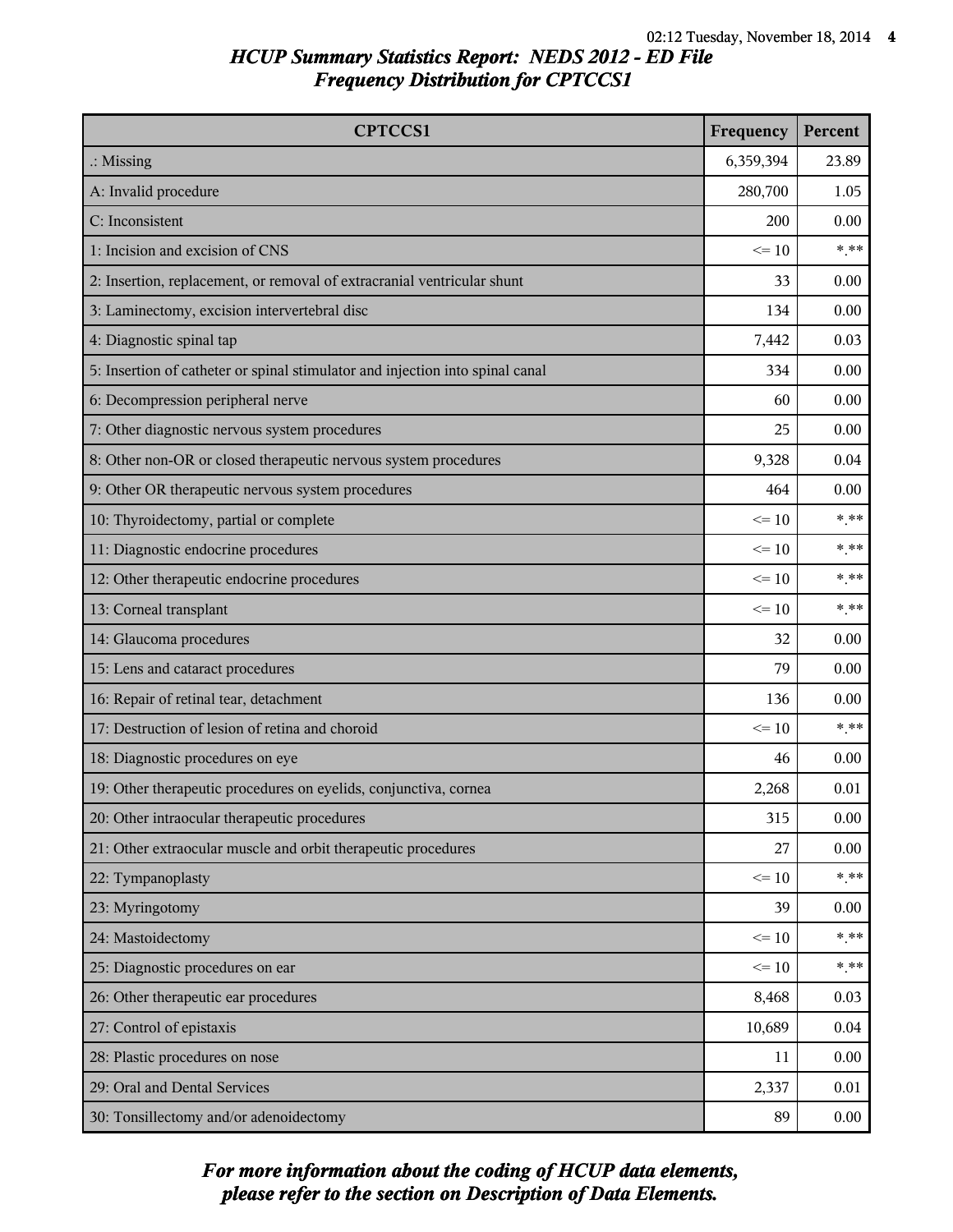| <b>CPTCCS1</b>                                                                                       | Frequency | Percent |
|------------------------------------------------------------------------------------------------------|-----------|---------|
| 31: Diagnostic procedures on nose, mouth and pharynx                                                 | 880       | 0.00    |
| 32: Other non-OR therapeutic procedures on nose, mouth and pharynx                                   | 1,193     | 0.00    |
| 33: Other OR therapeutic procedures on nose, mouth and pharynx                                       | 2,768     | 0.01    |
| 34: Tracheostomy, temporary and permanent                                                            | 34        | 0.00    |
| 35: Tracheoscopy and laryngoscopy with biopsy                                                        | 1,331     | 0.01    |
| 36: Lobectomy or pneumonectomy                                                                       | $\leq 10$ | $***$   |
| 37: Diagnostic bronchoscopy and biopsy of bronchus                                                   | 232       | 0.00    |
| 38: Other diagnostic procedures on lung and bronchus                                                 | 1,148     | 0.00    |
| 39: Incision of pleura, thoracentesis, chest drainage                                                | 1,173     | 0.00    |
| 40: Other diagnostic procedures of respiratory tract and mediastinum                                 | $\leq 10$ | $* * *$ |
| 41: Other non-OR therapeutic procedures on respiratory system                                        | 1,363     | 0.01    |
| 42: Other OR therapeutic procedures on respiratory system                                            | 1,407     | 0.01    |
| 43: Heart valve procedures                                                                           | $\leq 10$ | $***$   |
| 44: Coronary artery bypass graft (CABG)                                                              | $\leq 10$ | $***$   |
| 45: Percutaneous transluminal coronary angioplasty (PTCA)                                            | 1,088     | 0.00    |
| 46: Coronary thrombolysis                                                                            | 43        | 0.00    |
| 47: Diagnostic cardiac catheterization, coronary arteriography                                       | 10,696    | 0.04    |
| 48: Insertion, revision, replacement, removal of cardiac pacemaker or cardioverter/defibrillator     | 359       | 0.00    |
| 49: Other OR heart procedures                                                                        | 109       | 0.00    |
| 50: Extracorporeal circulation auxiliary to open heart procedures                                    | $\leq 10$ | $***$   |
| 51: Endarterectomy, vessel of head and neck                                                          | $\leq 10$ | $***$   |
| 52: Aortic resection, replacement or anastomosis                                                     | $\leq 10$ | $***$   |
| 53: Varicose vein stripping, lower limb                                                              | $\leq 10$ | $* * *$ |
| 54: Other vascular catheterization, not heart                                                        | 13,592    | 0.05    |
| 56: Other vascular bypass and shunt, not heart                                                       | $\leq 10$ | $***$   |
| 57: Creation, revision and removal of arteriovenous fistula or vessel-to-vessel cannula for dialysis | 208       | 0.00    |
| 58: Hemodialysis                                                                                     | 1,796     | 0.01    |
| 59: Other OR procedures on vessels of head and neck                                                  | 37        | 0.00    |
| 60: Embolectomy and endarterectomy of lower limbs                                                    | $\leq 10$ | $***$   |
| 61: Other OR procedures on vessels other than head and neck                                          | 836       | 0.00    |
| 62: Other diagnostic cardiovascular procedures                                                       | 304       | 0.00    |
| 63: Other non-OR therapeutic cardiovascular procedures                                               | 14,582    | 0.05    |
| 64: Bone marrow transplant                                                                           | $\leq 10$ | $***$   |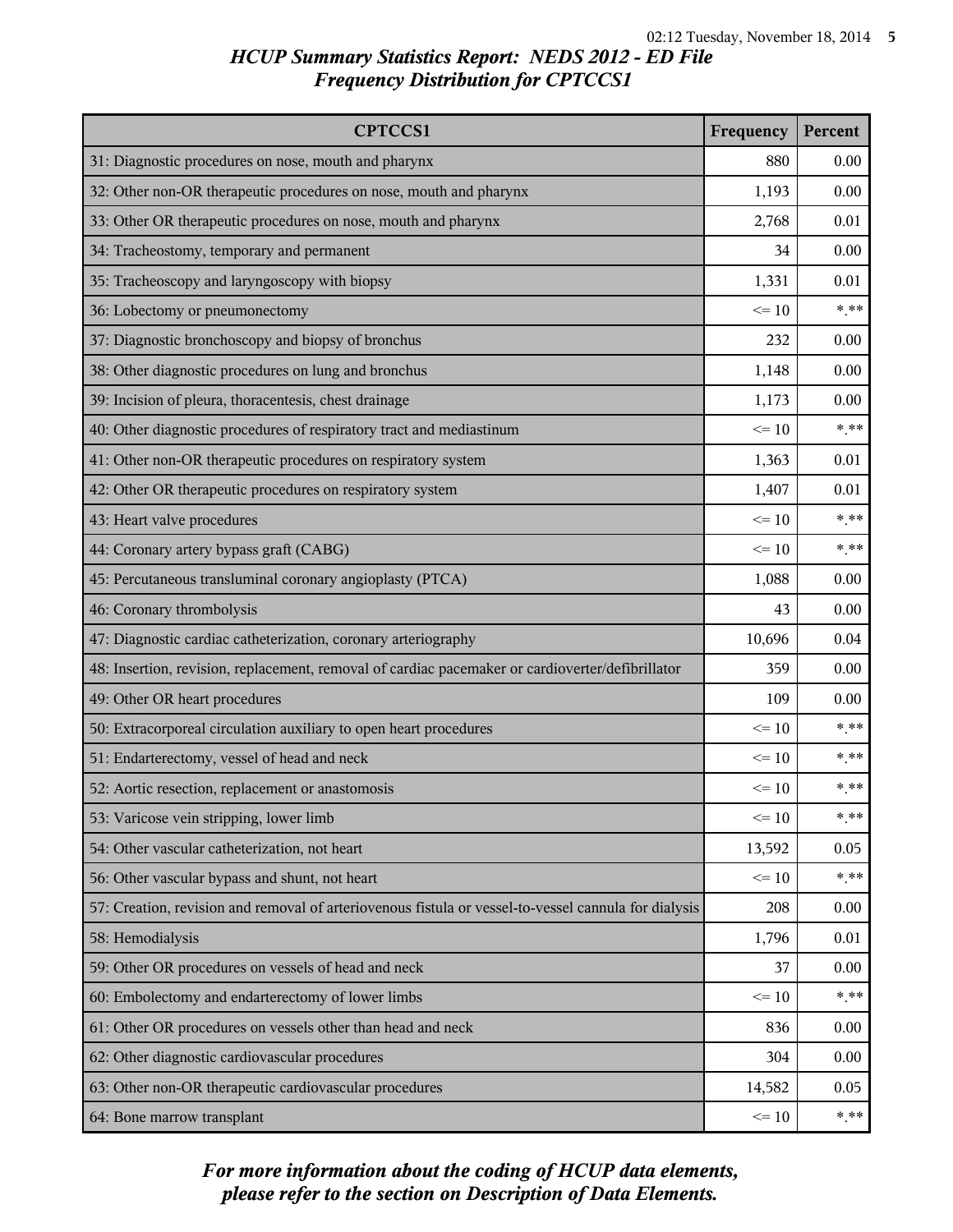| <b>CPTCCS1</b>                                               | Frequency | Percent |
|--------------------------------------------------------------|-----------|---------|
| 65: Bone marrow biopsy                                       | 58        | 0.00    |
| 66: Procedures on spleen                                     | $\leq 10$ | $***$   |
| 67: Other therapeutic procedures, hemic and lymphatic system | 198       | 0.00    |
| 68: Injection or ligation of esophageal varices              | 18        | 0.00    |
| 69: Esophageal dilatation                                    | 455       | 0.00    |
| 70: Upper gastrointestinal endoscopy, biopsy                 | 9,817     | 0.04    |
| 71: Gastrostomy, temporary and permanent                     | 5,043     | 0.02    |
| 73: Ileostomy and other enterostomy                          | 151       | 0.00    |
| 75: Small bowel resection                                    | $\leq 10$ | $***$   |
| 76: Colonoscopy and biopsy                                   | 1,727     | 0.01    |
| 77: Proctoscopy and anorectal biopsy                         | 946       | 0.00    |
| 78: Colorectal resection                                     | $\leq 10$ | $***$   |
| 80: Appendectomy                                             | 10,271    | 0.04    |
| 81: Hemorrhoid procedures                                    | 1,107     | 0.00    |
| 82: Endoscopic retrograde cannulation of pancreas (ERCP)     | 242       | 0.00    |
| 83: Biopsy of liver                                          | 57        | 0.00    |
| 84: Cholecystectomy and common duct exploration              | 4,127     | 0.02    |
| 85: Inguinal and femoral hernia repair                       | 539       | 0.00    |
| 86: Other hernia repair                                      | 472       | 0.00    |
| 87: Laparoscopy                                              | 402       | 0.00    |
| 88: Abdominal paracentesis                                   | 2,315     | 0.01    |
| 89: Exploratory laparotomy                                   | 13        | 0.00    |
| 90: Excision, lysis peritoneal adhesions                     | $\leq 10$ | $***$   |
| 91: Peritoneal dialysis                                      | 399       | 0.00    |
| 92: Other bowel diagnostic procedures                        | $\leq 10$ | $***$   |
| 93: Other non-OR upper GI therapeutic procedures             | 24        | 0.00    |
| 94: Other OR upper GI therapeutic procedures                 | 122       | 0.00    |
| 95: Other non-OR lower GI therapeutic procedures             | $\leq 10$ | $***$   |
| 96: Other OR lower GI therapeutic procedures                 | 2,245     | 0.01    |
| 97: Other gastrointestinal diagnostic procedures             | 67        | 0.00    |
| 98: Other non-OR gastrointestinal therapeutic procedures     | 97        | 0.00    |
| 99: Other OR gastrointestinal therapeutic procedures         | 282       | 0.00    |
| 100: Endoscopy and endoscopic biopsy of the urinary tract    | 256       | 0.00    |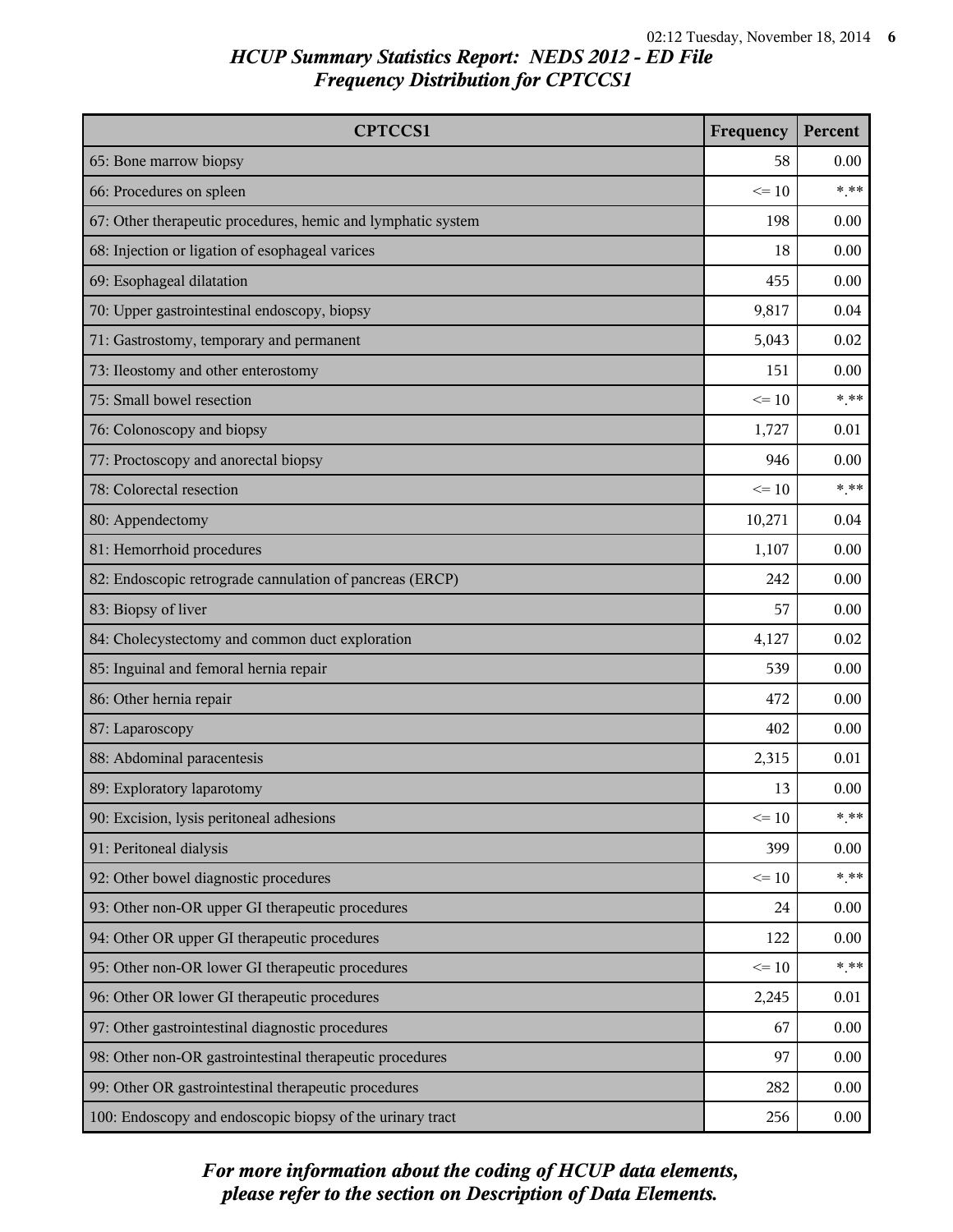| <b>CPTCCS1</b>                                                             | Frequency | Percent        |
|----------------------------------------------------------------------------|-----------|----------------|
| 101: Transurethral excision, drainage, or removal urinary obstruction      | 1,020     | 0.00           |
| 102: Ureteral catheterization                                              | 1,575     | 0.01           |
| 103: Nephrotomy and nephrostomy                                            | 18        | 0.00           |
| 104: Nephrectomy, partial or complete                                      | $\leq 10$ | $***$          |
| 106: Genitourinary incontinence procedures                                 | 25        | 0.00           |
| 107: Extracorporeal lithotripsy, urinary                                   | 1,031     | 0.00           |
| 108: Indwelling catheter                                                   | 30,438    | 0.11           |
| 109: Procedures on the urethra                                             | 149       | 0.00           |
| 110: Other diagnostic procedures of urinary tract                          | 1,783     | 0.01           |
| 111: Other non-OR therapeutic procedures of urinary tract                  | 1,380     | 0.01           |
| 112: Other OR therapeutic procedures of urinary tract                      | 299       | 0.00           |
| 113: Transurethral resection of prostate (TURP)                            | 31        | 0.00           |
| 114: Open prostatectomy                                                    | $\leq 10$ | $***$          |
| 115: Circumcision                                                          | 59        | 0.00           |
| 116: Diagnostic procedures, male genital                                   | 78        | 0.00           |
| 117: Other non-OR therapeutic procedures, male genital                     | 357       | 0.00           |
| 118: Other OR therapeutic procedures, male genital                         | 904       | 0.00           |
| 119: Oophorectomy, unilateral and bilateral                                | 325       | 0.00           |
| 120: Other operations on ovary                                             | $\leq 10$ | $***$          |
| 121: Ligation of fallopian tubes                                           | 25        | 0.00           |
| 122: Removal of ectopic pregnancy                                          | 1,179     | 0.00           |
| 123: Other operations on fallopian tubes                                   | 24        | 0.00           |
| 124: Hysterectomy, abdominal and vaginal                                   | 66        | 0.00           |
| 125: Other excision of cervix and uterus                                   | 76        | 0.00           |
| 126: Abortion (termination of pregnancy)                                   | 27        | 0.00           |
| 127: Dilatation and curettage (D&C), aspiration after delivery or abortion | 2,551     | 0.01           |
| 128: Diagnostic dilatation and curettage (D&C)                             | 214       | 0.00           |
| 129: Repair of cystocele and rectocele, obliteration of vaginal vault      | $\leq 10$ | $\ast\ast\ast$ |
| 130: Other diagnostic procedures, female organs                            | 255       | 0.00           |
| 131: Other non-OR therapeutic procedures, female organs                    | 285       | 0.00           |
| 132: Other OR therapeutic procedures, female organs                        | 3,620     | 0.01           |
| 134: Cesarean section                                                      | $\leq 10$ | $***$          |
| 135: Forceps, vacuum, and breech delivery                                  | 75        | 0.00           |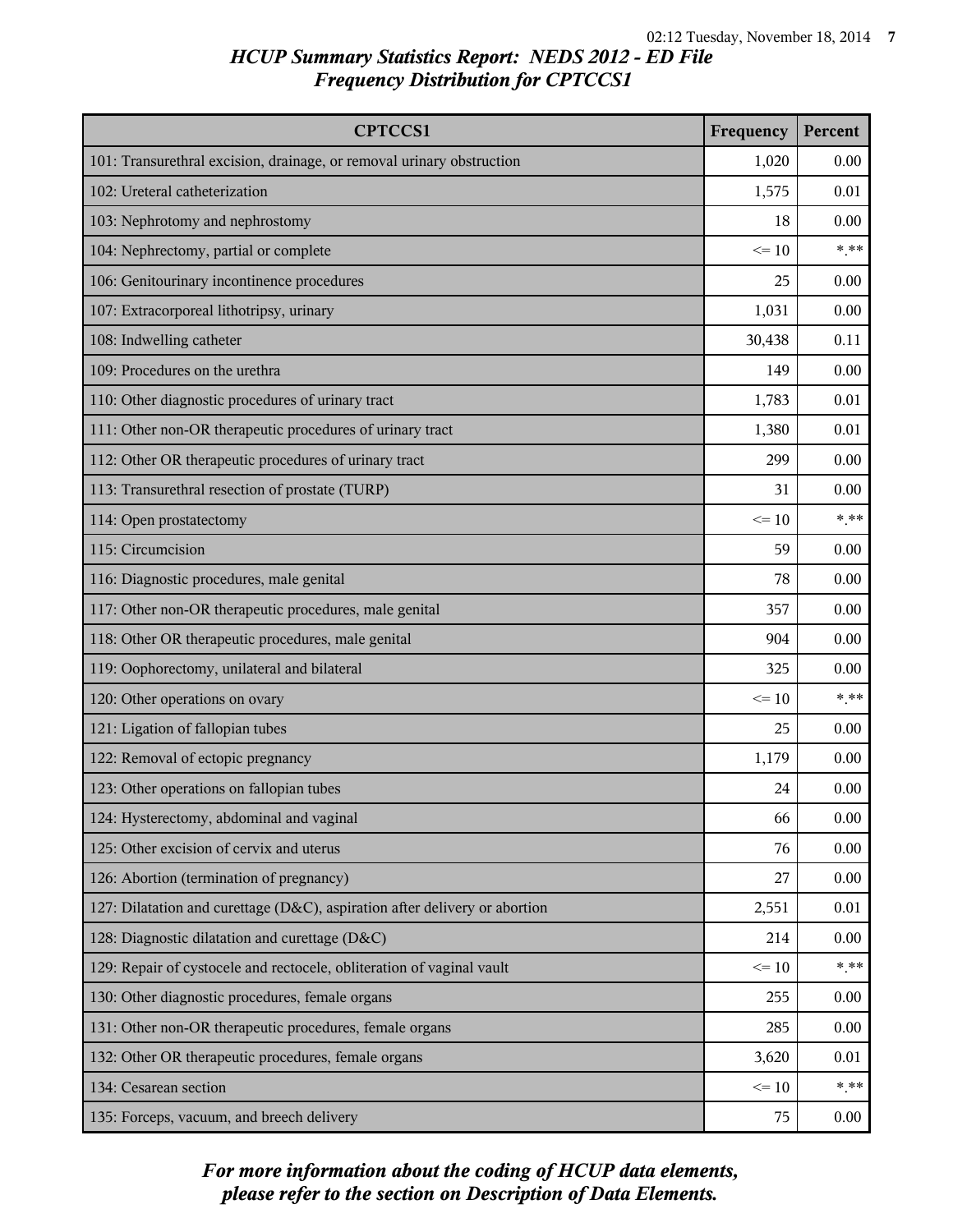| <b>CPTCCS1</b>                                                                       | Frequency | Percent |
|--------------------------------------------------------------------------------------|-----------|---------|
| 137: Other procedures to assist delivery                                             | 181       | 0.00    |
| 138: Diagnostic amniocentesis                                                        | 19        | 0.00    |
| 139: Fetal monitoring                                                                | 7,554     | 0.03    |
| 140: Repair of current obstetric laceration                                          | 14        | 0.00    |
| 141: Other therapeutic obstetrical procedures                                        | 50        | 0.00    |
| 142: Partial excision bone                                                           | 52        | 0.00    |
| 143: Bunionectomy or repair of toe deformities                                       | 11        | 0.00    |
| 144: Treatment, facial fracture or dislocation                                       | 1,172     | 0.00    |
| 145: Treatment, fracture or dislocation of radius and ulna                           | 15,482    | 0.06    |
| 146: Treatment, fracture or dislocation of hip and femur                             | 1,937     | 0.01    |
| 147: Treatment, fracture or dislocation of lower extremity (other than hip or femur) | 5,956     | 0.02    |
| 148: Other fracture and dislocation procedure                                        | 17,233    | 0.06    |
| 149: Arthroscopy                                                                     | $\leq 10$ | $***$   |
| 150: Division of joint capsule, ligament or cartilage                                | $\leq 10$ | $***$   |
| 151: Excision of semilunar cartilage of knee                                         | 62        | 0.00    |
| 152: Arthroplasty knee                                                               | $\leq 10$ | $***$   |
| 153: Hip replacement, total and partial                                              | $\leq 10$ | $***$   |
| 154: Arthroplasty other than hip or knee                                             | 38        | 0.00    |
| 155: Arthrocentesis                                                                  | 4,405     | 0.02    |
| 156: Injections and aspirations of muscles, tendons, bursa, joints and soft tissue   | 568       | 0.00    |
| 157: Amputation of lower extremity                                                   | 54        | 0.00    |
| 158: Spinal fusion                                                                   | 12        | 0.00    |
| 159: Other diagnostic procedures on musculoskeletal system                           | 234       | 0.00    |
| 160: Other therapeutic procedures on muscles and tendons                             | 1,747     | 0.01    |
| 161: Other OR therapeutic procedures on bone                                         | 118       | 0.00    |
| 162: Other OR therapeutic procedures on joints                                       | 311       | 0.00    |
| 163: Other non-OR therapeutic procedures on musculoskeletal system                   | 126       | 0.00    |
| 164: Other OR therapeutic procedures on musculoskeletal system                       | 1,423     | 0.01    |
| 165: Breast biopsy and other diagnostic procedures on breast                         | 60        | 0.00    |
| 166: Lumpectomy, quadrantectomy of breast                                            | 24        | 0.00    |
| 167: Mastectomy                                                                      | 63        | 0.00    |
| 168: Incision and drainage, skin and subcutaneous tissue                             | 60,100    | 0.23    |
| 169: Debridement of wound, infection or burn                                         | 10,976    | 0.04    |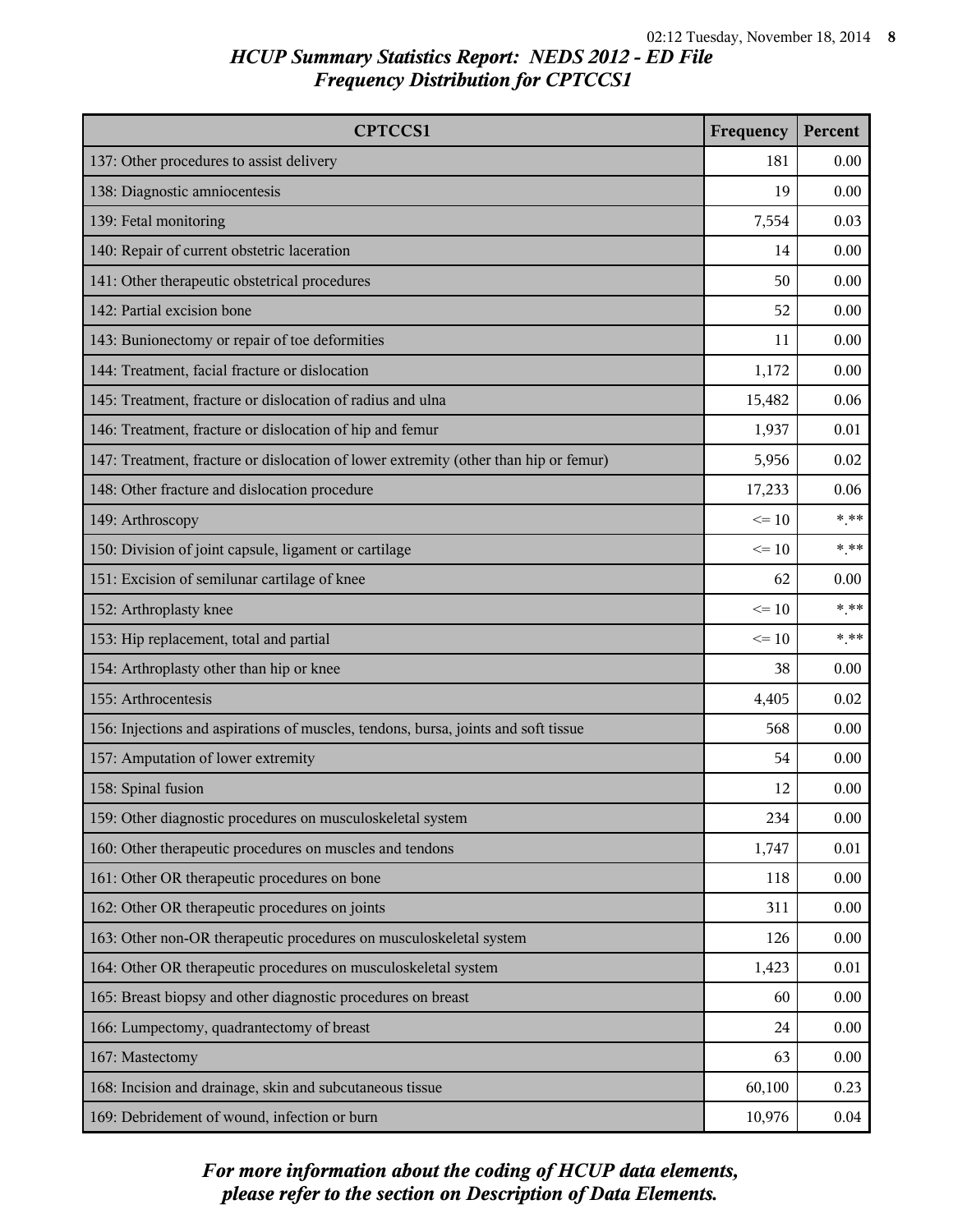| <b>CPTCCS1</b>                                                    | Frequency | Percent |
|-------------------------------------------------------------------|-----------|---------|
| 170: Excision of skin lesion                                      | 2,904     | 0.01    |
| 171: Suture of skin and subcutaneous tissue                       | 249,047   | 0.94    |
| 172: Skin graft                                                   | 1,021     | 0.00    |
| 173: Other diagnostic procedures on skin and subcutaneous tissue  | 299       | 0.00    |
| 174: Other non-OR therapeutic procedures on skin and breast       | 12,569    | 0.05    |
| 175: Other OR therapeutic procedures on skin and breast           | 3,924     | 0.01    |
| 176: Other organ transplantation                                  | $\leq 10$ | $***$   |
| 177: Computerized axial tomography (CT) scan head                 | 458,999   | 1.72    |
| 178: CT scan chest                                                | 80,076    | 0.30    |
| 179: CT scan abdomen                                              | 449,766   | 1.69    |
| 180: Other CT scan                                                | 114,111   | 0.43    |
| 181: Myelogram                                                    | 40        | 0.00    |
| 182: Mammography                                                  | 63        | 0.00    |
| 183: Routine chest X-ray                                          | 269,193   | 1.01    |
| 184: Intraoperative cholangiogram                                 | 15        | 0.00    |
| 185: Upper gastrointestinal X-ray                                 | 1,000     | 0.00    |
| 186: Lower gastrointestinal X-ray                                 | 75        | 0.00    |
| 187: Intravenous pyelogram                                        | 52        | 0.00    |
| 188: Cerebral arteriogram                                         | 27        | 0.00    |
| 189: Contrast aortogram                                           | 370       | 0.00    |
| 190: Contrast arteriogram of femoral and lower extremity arteries | $\leq 10$ | $***$   |
| 191: Arterio- or venogram (not heart and head)                    | 2,189     | 0.01    |
| 192: Diagnostic ultrasound of head and neck                       | 1,562     | 0.01    |
| 193: Diagnostic ultrasound of heart (echocardiogram)              | 23,091    | 0.09    |
| 195: Diagnostic ultrasound of urinary tract                       | $\leq 10$ | $***$   |
| 196: Diagnostic ultrasound of abdomen or retroperitoneum          | 45,349    | 0.17    |
| 197: Other diagnostic ultrasound                                  | 130,486   | 0.49    |
| 198: Magnetic resonance imaging                                   | 39,999    | 0.15    |
| 199: Electroencephalogram (EEG)                                   | 417       | 0.00    |
| 200: Nonoperative urinary system measurements                     | 146,399   | 0.55    |
| 201: Cardiac stress tests                                         | 2,125     | 0.01    |
| 202: Electrocardiogram                                            | 117,545   | 0.44    |
| 203: Electrographic cardiac monitoring                            | 1,176     | 0.00    |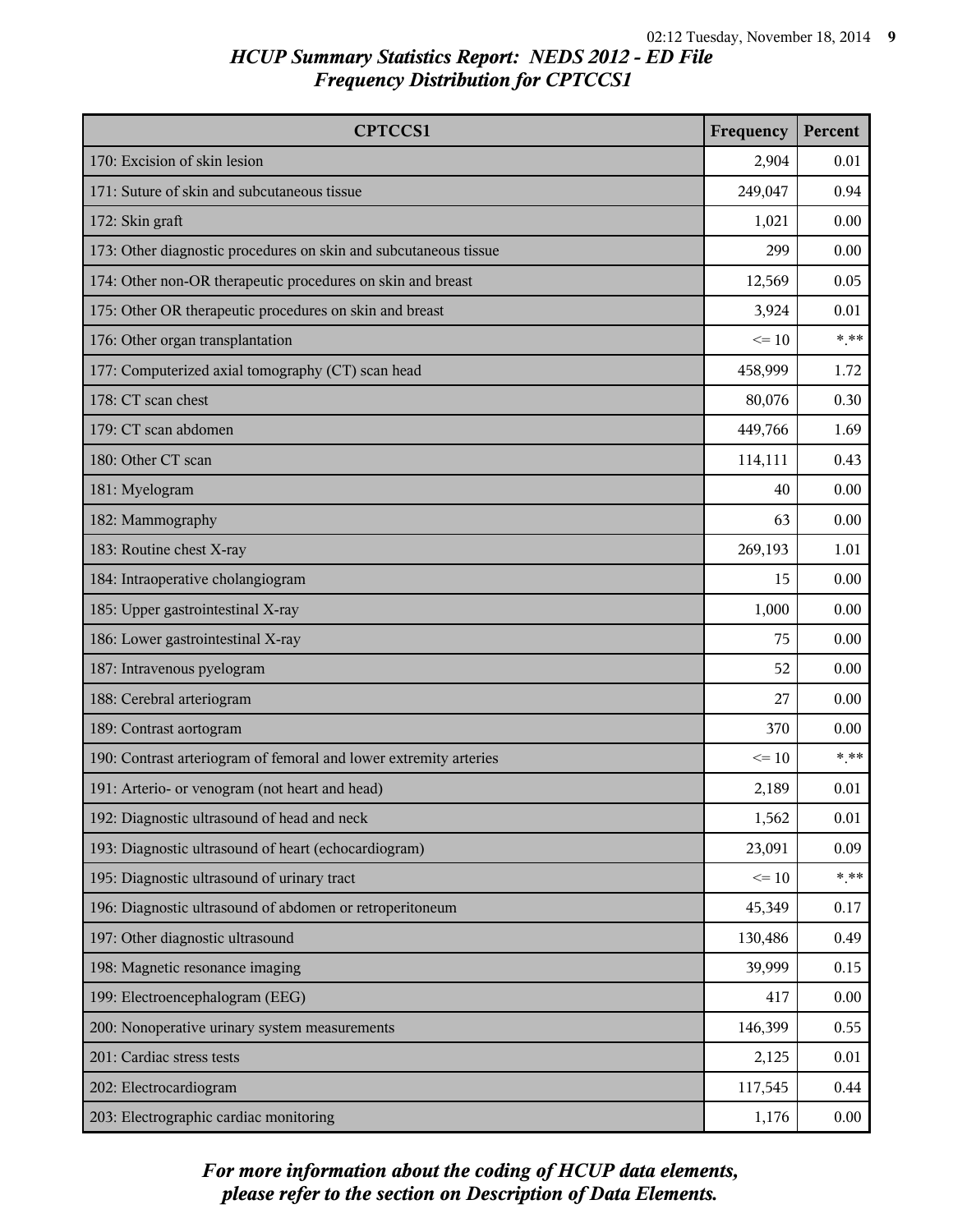| <b>CPTCCS1</b>                                                         | Frequency  | Percent |
|------------------------------------------------------------------------|------------|---------|
| 205: Arterial blood gases                                              | 1,630      | 0.01    |
| 206: Microscopic examination (bacterial smear, culture, toxicology)    | 391,055    | 1.47    |
| 207: Radioisotope bone scan                                            | 97         | 0.00    |
| 208: Radioisotope pulmonary scan                                       | 3,657      | 0.01    |
| 209: Radioisotope scan and function studies                            | 36,637     | 0.14    |
| 210: Other radioisotope scan                                           | 47         | 0.00    |
| 211: Therapeutic radiology                                             | 214        | 0.00    |
| 212: Diagnostic physical therapy                                       | 824        | 0.00    |
| 213: Physical therapy exercises, manipulation, and other procedures    | 967        | 0.00    |
| 214: Traction, splints, and other wound care                           | 134,336    | 0.50    |
| 215: Other physical therapy and rehabilitation                         | 85         | 0.00    |
| 216: Respiratory intubation and mechanical ventilation                 | 5,473      | 0.02    |
| 217: Other respiratory therapy                                         | 68,626     | 0.26    |
| 218: Psychological and psychiatric evaluation and therapy              | 13,734     | 0.05    |
| 219: Alcohol and drug rehabilitation/detoxification                    | 1,257      | 0.00    |
| 220: Ophthalmologic and otologic diagnosis and treatment               | 1,240      | 0.00    |
| 221: Nasogastric tube                                                  | 377        | 0.00    |
| 222: Blood transfusion                                                 | 9,727      | 0.04    |
| 224: Cancer chemotherapy                                               | 104        | 0.00    |
| 225: Conversion of cardiac rhythm                                      | 37         | 0.00    |
| 226: Other diagnostic radiology and related techniques                 | 751,691    | 2.82    |
| 227: Other diagnostic procedures (interview, evaluation, consultation) | 13,216,250 | 49.65   |
| 228: Prophylactic vaccinations and inoculations                        | 66,920     | 0.25    |
| 229: Nonoperative removal of foreign body                              | 13,750     | 0.05    |
| 230: Extracorporeal shock wave, other than urinary                     | $\leq 10$  | $* * *$ |
| 231: Other therapeutic procedures                                      | 1,644,106  | 6.18    |
| 232: Anesthesia                                                        | 1,589      | 0.01    |
| 233: Laboratory - Chemistry and Hematology                             | 619,072    | 2.33    |
| 234: Pathology                                                         | 1,143      | 0.00    |
| 235: Other Laboratory                                                  | 40,054     | 0.15    |
| 236: Home Health Services                                              | $\leq 10$  | $***$   |
| 237: Ancillary Services                                                | 112,389    | 0.42    |
| 239: Transportation - patient, provider, equipment                     | 9,830      | 0.04    |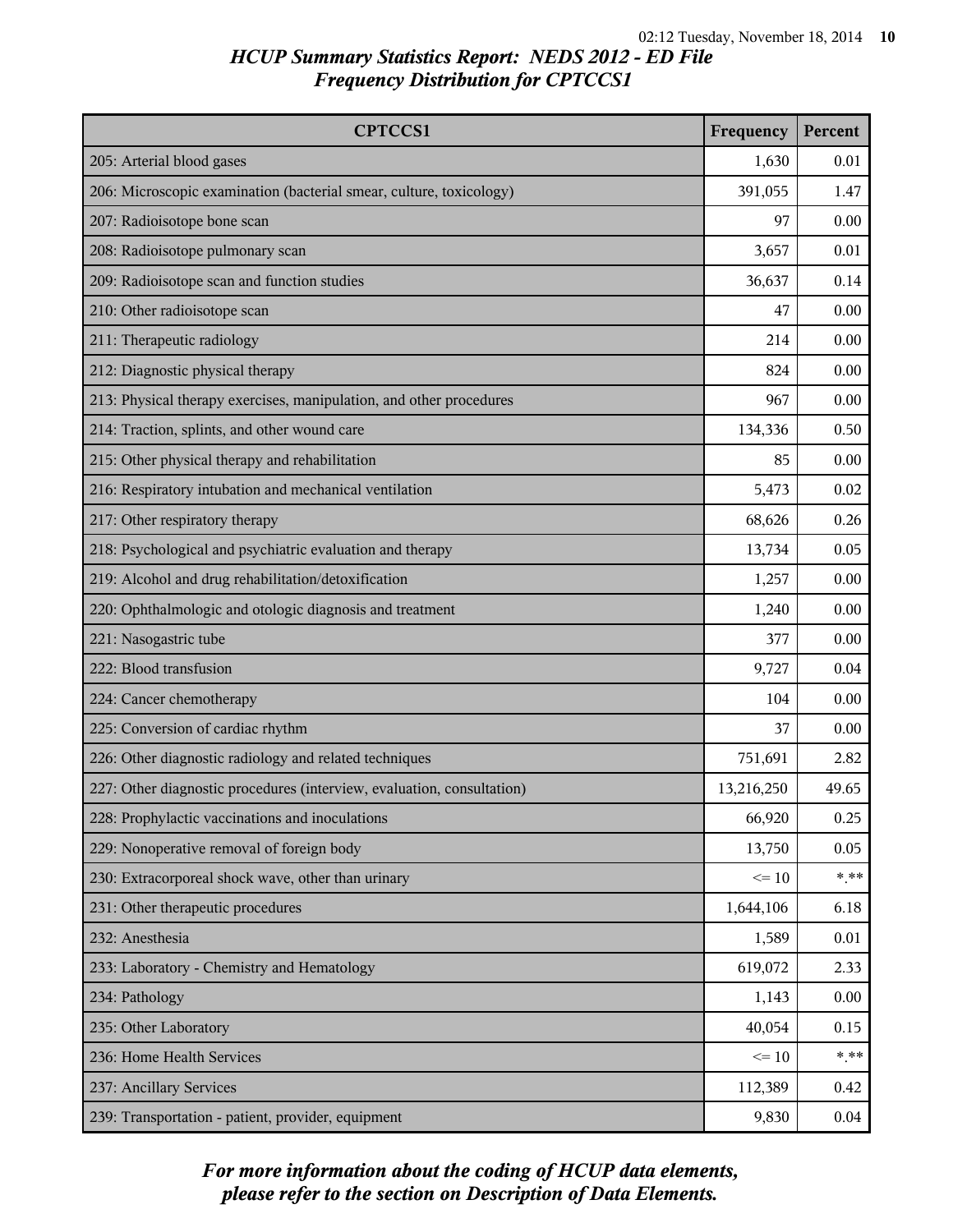| <b>CPTCCS1</b>                                           | Frequency | Percent |
|----------------------------------------------------------|-----------|---------|
| 240: Medications (Injections, infusions and other forms) | 275,835   | 1.04    |
| 241: Visual aids and other optical supplies              |           | $***$   |
| 242: Hearing devices and audiology supplies              |           | $***$   |
| 243: DME and supplies                                    |           | 0.31    |
| 244: Gastric bypass and volume reduction                 | 84        | 0.00    |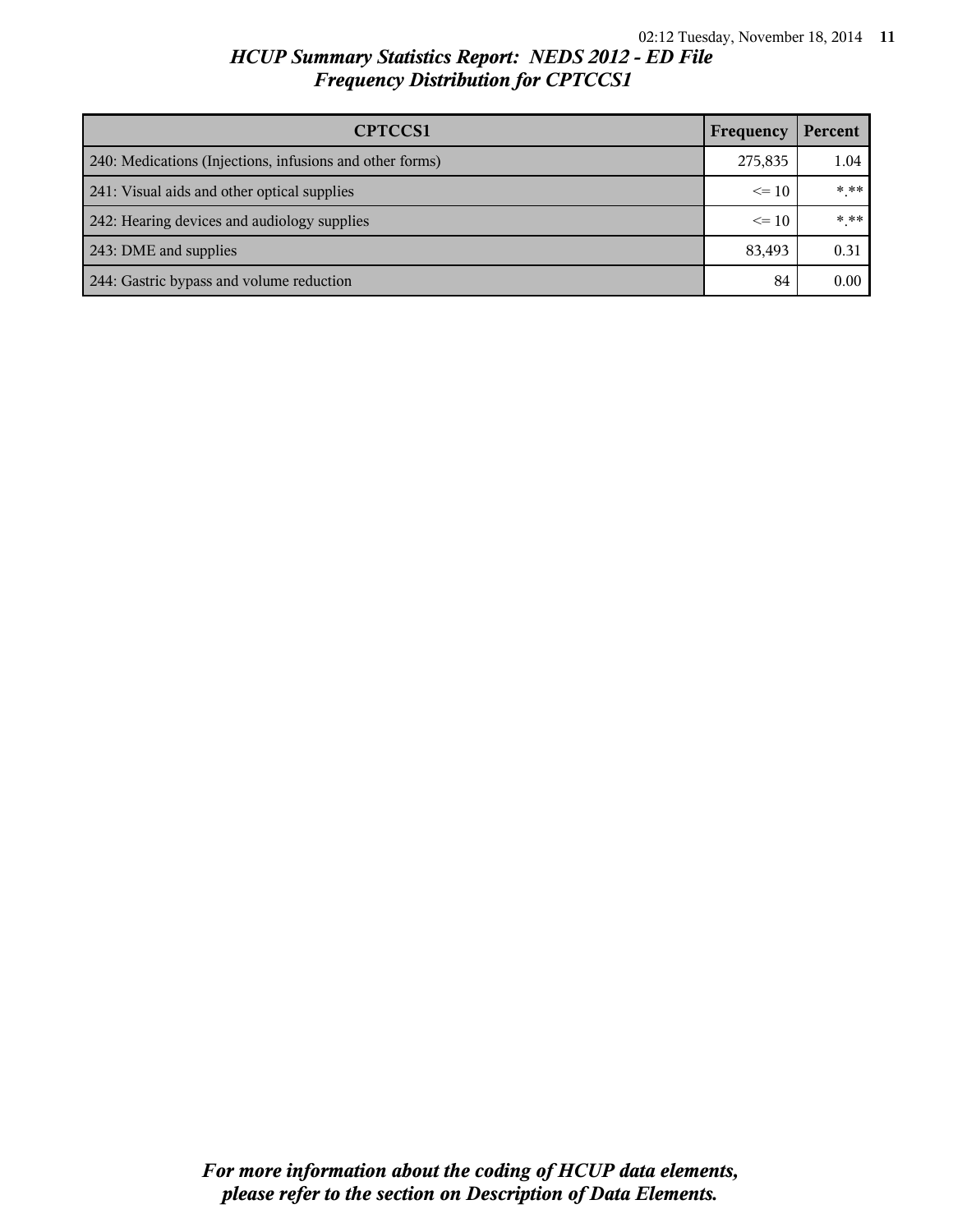| <b>NCPT</b>    | Frequency | Percent |
|----------------|-----------|---------|
|                | 3,650,551 | 13.71   |
| $\overline{0}$ | 2,701,702 | 10.15   |
| 1              | 4,544,279 | 17.07   |
| $\overline{2}$ | 3,274,448 | 12.30   |
| 3              | 2,305,798 | 8.66    |
| $\overline{4}$ | 1,545,426 | 5.81    |
| 5              | 1,096,812 | 4.12    |
| 6              | 974,593   | 3.66    |
| 7              | 766,361   | 2.88    |
| 8              | 710,951   | 2.67    |
| 9              | 674,340   | 2.53    |
| 10             | 825,542   | 3.10    |
| 11             | 568,608   | 2.14    |
| 12             | 576,612   | 2.17    |
| 13             | 401,112   | 1.51    |
| 14             | 337,458   | 1.27    |
| 15             | 278,485   | 1.05    |
| 16 or greater  | 1,384,463 | 5.20    |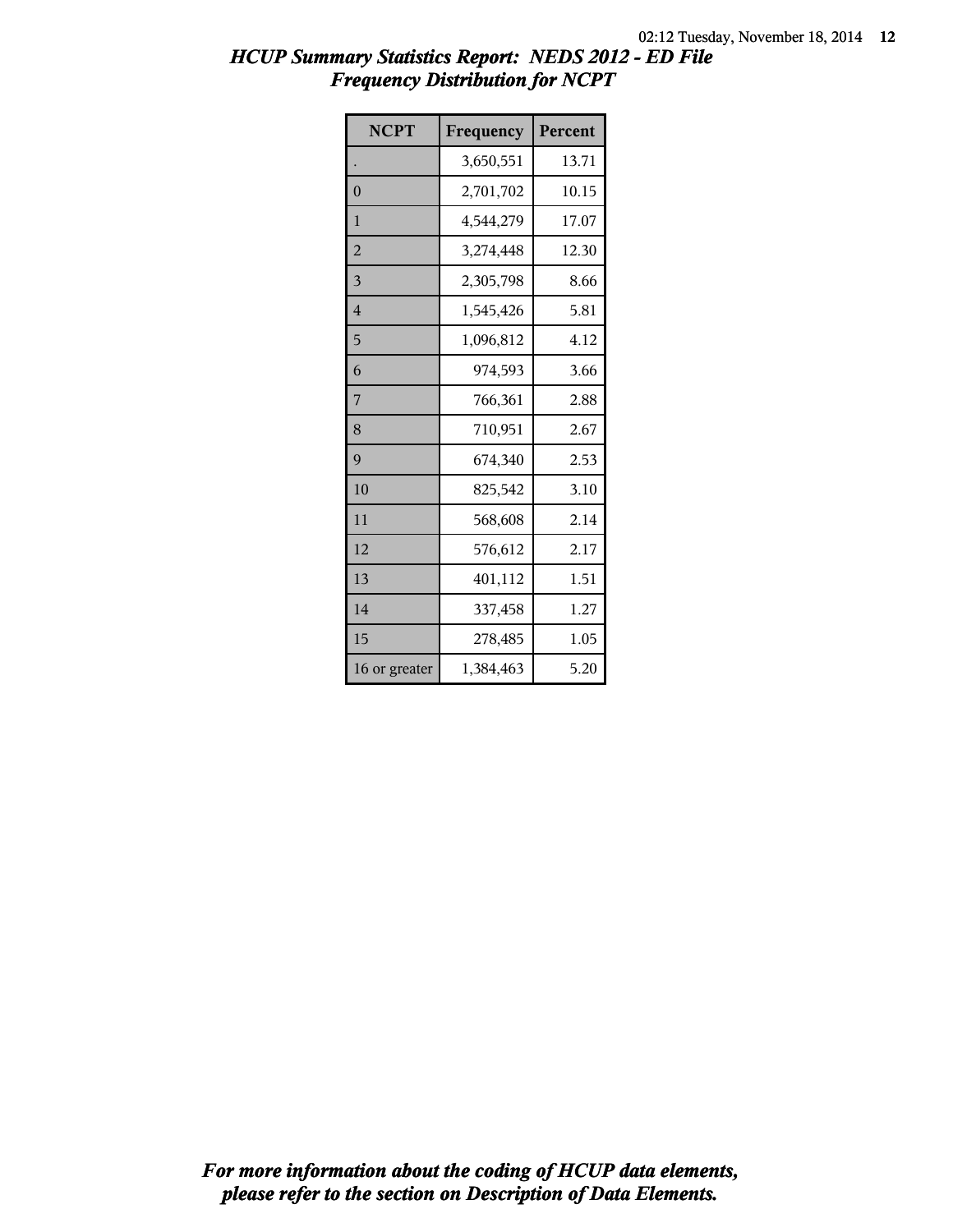| <b>NPR ED</b>  | Frequency  | Percent |
|----------------|------------|---------|
|                | 11,429,820 | 42.94   |
| $\overline{0}$ | 12,708,112 | 47.74   |
| $\mathbf{1}$   | 1,615,317  | 6.07    |
| $\overline{2}$ | 404,881    | 1.52    |
| 3              | 201,851    | 0.76    |
| $\overline{4}$ | 117,468    | 0.44    |
| 5              | 67,885     | 0.26    |
| 6              | 34,451     | 0.13    |
| 7              | 17,658     | 0.07    |
| 8              | 9,211      | 0.03    |
| 9              | 4,950      | 0.02    |
| 10             | 5,824      | 0.02    |
| 11             | 46         | 0.00    |
| 12             | 31         | 0.00    |
| 13             | 12         | 0.00    |
| 14             | 11         | 0.00    |
| 15             | $\leq 10$  | $* * *$ |
| 16 or greater  | 11         | 0.00    |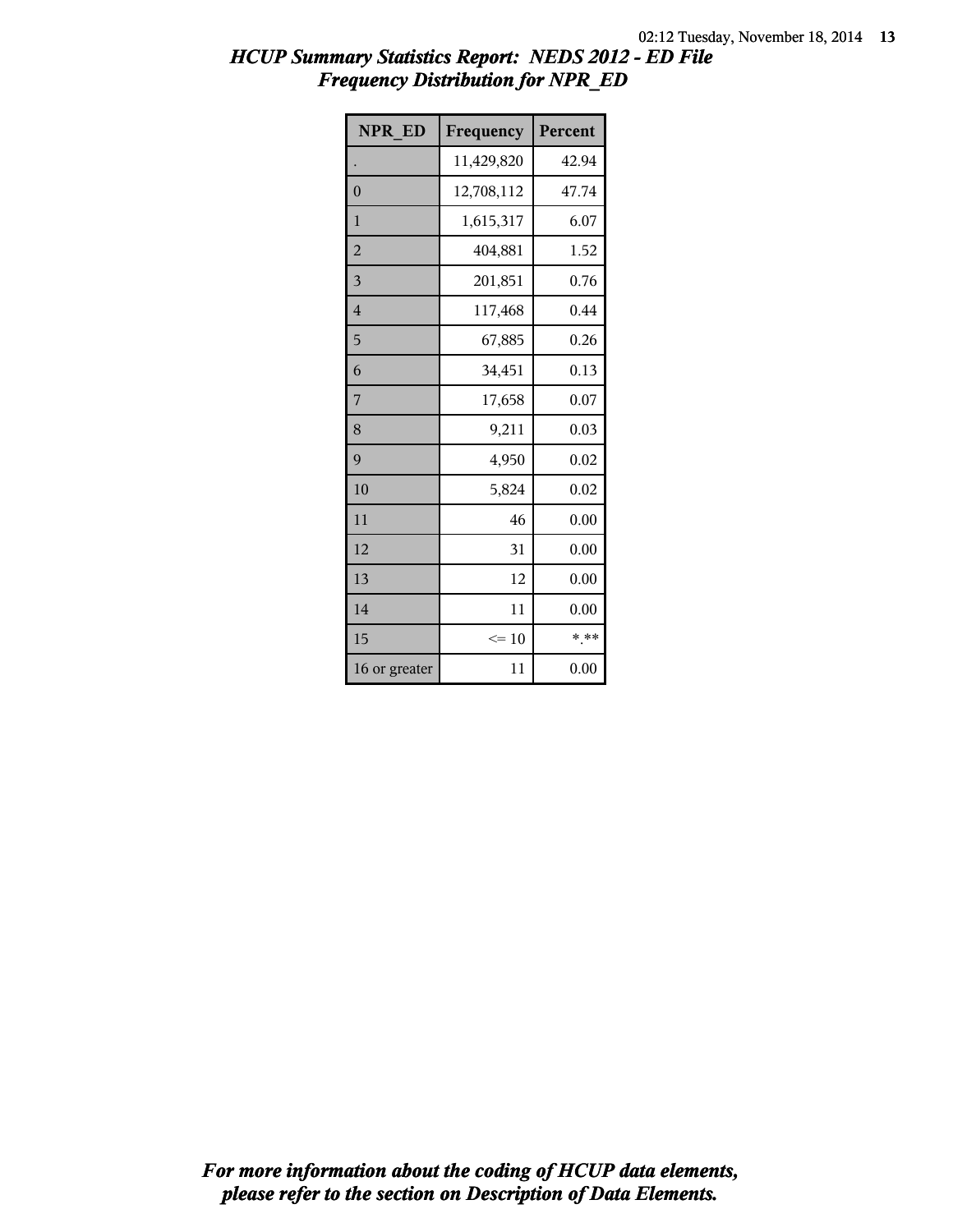| <b>PCLASS ED1</b>                                                | Frequency  | Percent |
|------------------------------------------------------------------|------------|---------|
| $\therefore$ Missing                                             | 24,142,426 | 90.70   |
| .A: Invalid                                                      | 1,124      | 0.00    |
| .C: Inconsistent                                                 | 22         | 0.00    |
| 1: Minor Diagnostic - Non-operating room diagnostic procedures   | 916,740    | 3.44    |
| 2: Minor Therapeutic - Non-operating room therapeutic procedures | 1,483,715  | 5.57    |
| 3: Major Diagnostic - Operating room diagnostic procedures       | 1,256      | 0.00    |
| 4: Major Therapeutic - Operating room therapeutic procedures     | 72,258     | 0.27    |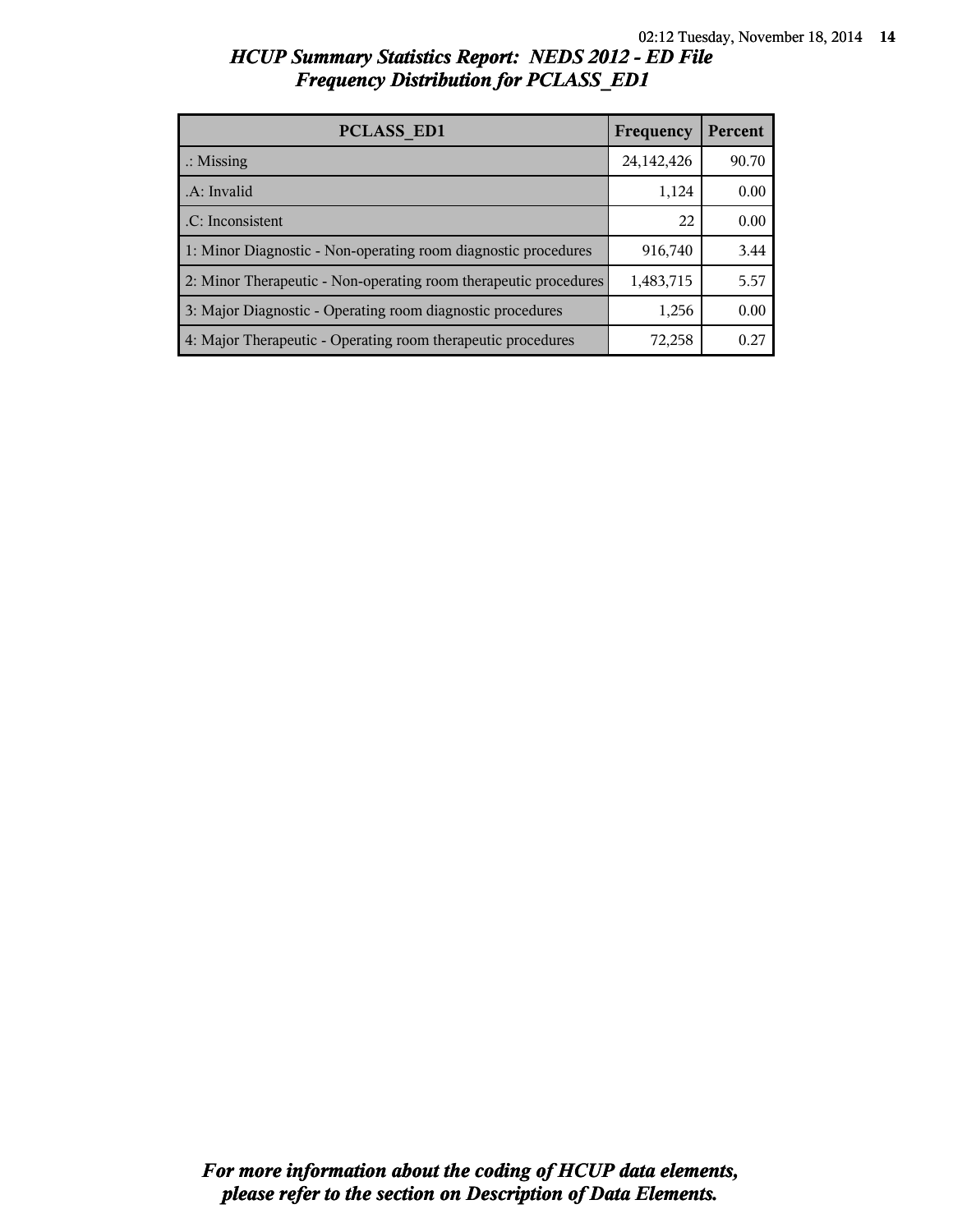| PRCCS ED1                                                                     | Frequency  | Percent |
|-------------------------------------------------------------------------------|------------|---------|
| $\therefore$ Missing                                                          | 24,142,426 | 90.70   |
| A: Invalid procedure                                                          | 1,124      | 0.00    |
| C: Inconsistent                                                               | 22         | 0.00    |
| 1: Incision and excision of CNS                                               | 13         | 0.00    |
| 2: Insertion; replacement; or removal of extracranial ventricular shunt       | $\leq 10$  | $***$   |
| 3: Laminectomy; excision intervertebral disc                                  | 967        | 0.00    |
| 4: Diagnostic spinal tap                                                      | 13,400     | 0.05    |
| 5: Insertion of catheter or spinal stimulator and injection into spinal canal | 508        | 0.00    |
| 6: Decompression peripheral nerve                                             | 52         | 0.00    |
| 7: Other diagnostic nervous system procedures                                 | 11         | 0.00    |
| 8: Other non-OR or closed therapeutic nervous system procedures               | 11,324     | 0.04    |
| 9: Other OR therapeutic nervous system procedures                             | 210        | 0.00    |
| 10: Thyroidectomy; partial or complete                                        | 12         | 0.00    |
| 11: Diagnostic endocrine procedures                                           | 48         | 0.00    |
| 12: Other therapeutic endocrine procedures                                    | 14         | 0.00    |
| 13: Corneal transplant                                                        | $\leq 10$  | $***$   |
| 14: Glaucoma procedures                                                       | $\leq 10$  | $***$   |
| 15: Lens and cataract procedures                                              | 152        | 0.00    |
| 16: Repair of retinal tear; detachment                                        | 187        | 0.00    |
| 17: Destruction of lesion of retina and choroid                               | 108        | 0.00    |
| 18: Diagnostic procedures on eye                                              | 158        | 0.00    |
| 19: Other therapeutic procedures on eyelids; conjunctiva; cornea              | 28,071     | 0.11    |
| 20: Other intraocular therapeutic procedures                                  | 863        | 0.00    |
| 21: Other extraocular muscle and orbit therapeutic procedures                 | 271        | 0.00    |
| 22: Tympanoplasty                                                             | $\leq 10$  | $* * *$ |
| 23: Myringotomy                                                               | 47         | 0.00    |
| 24: Mastoidectomy                                                             | $\leq 10$  | $***$   |
| 25: Diagnostic procedures on ear                                              | 12         | 0.00    |
| 26: Other therapeutic ear procedures                                          | 13,575     | 0.05    |
| 27: Control of epistaxis                                                      | 16,783     | 0.06    |
| 28: Plastic procedures on nose                                                | 5,934      | 0.02    |
| 29: Dental procedures                                                         | 383        | 0.00    |
| 30: Tonsillectomy and/or adenoidectomy                                        | 752        | 0.00    |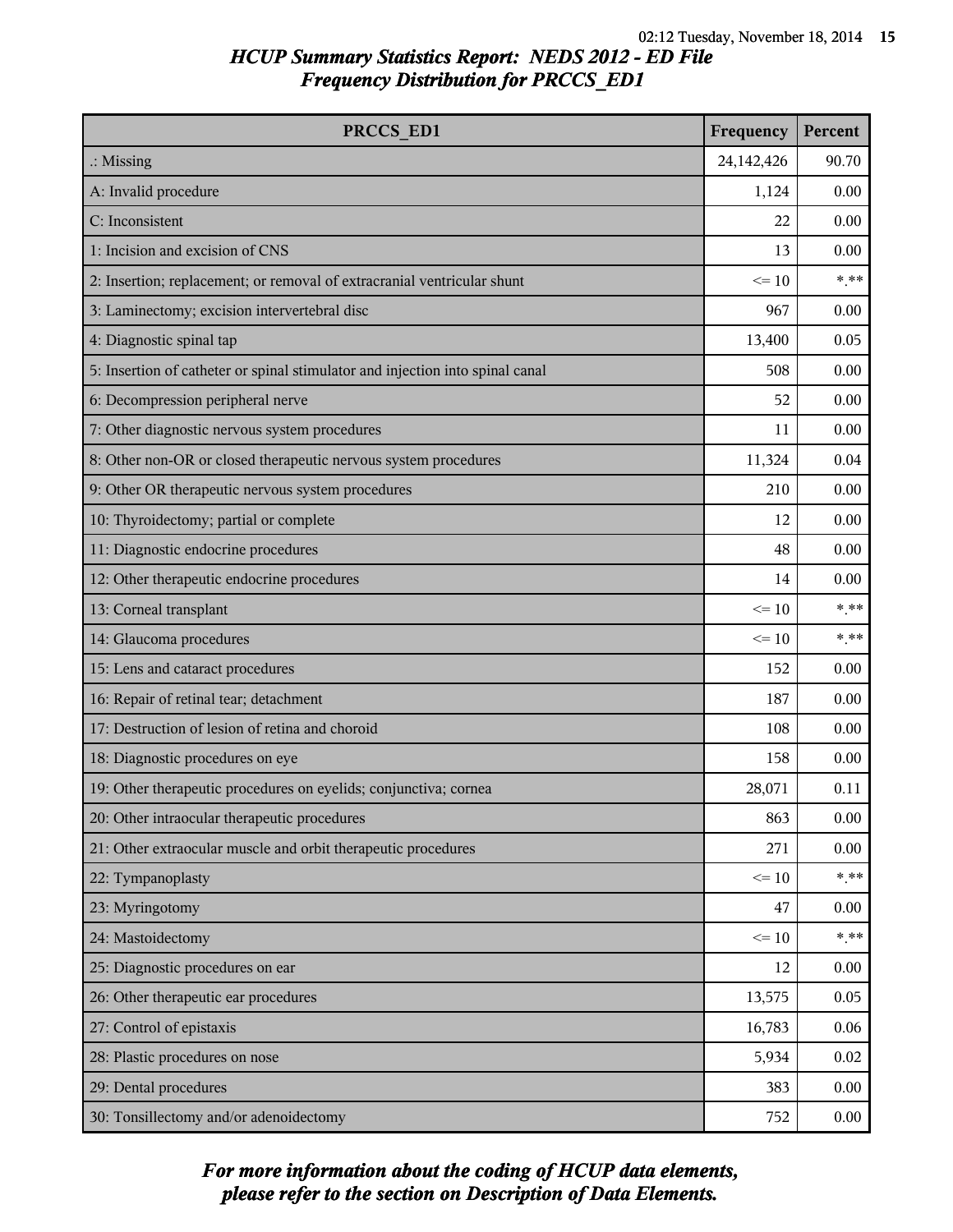| PRCCS ED1                                                                                            | Frequency | Percent        |
|------------------------------------------------------------------------------------------------------|-----------|----------------|
| 31: Diagnostic procedures on nose; mouth and pharynx                                                 | 349       | 0.00           |
| 32: Other non-OR therapeutic procedures on nose; mouth and pharynx                                   | 23,203    | 0.09           |
| 33: Other OR therapeutic procedures on nose; mouth and pharynx                                       | 3,326     | 0.01           |
| 34: Tracheostomy; temporary and permanent                                                            | 62        | 0.00           |
| 35: Tracheoscopy and laryngoscopy with biopsy                                                        | 656       | 0.00           |
| 36: Lobectomy or pneumonectomy                                                                       | $\leq 10$ | $***$          |
| 37: Diagnostic bronchoscopy and biopsy of bronchus                                                   | 499       | 0.00           |
| 38: Other diagnostic procedures on lung and bronchus                                                 | 11        | 0.00           |
| 39: Incision of pleura; thoracentesis; chest drainage                                                | 1,633     | 0.01           |
| 40: Other diagnostic procedures of respiratory tract and mediastinum                                 | 75        | 0.00           |
| 41: Other non-OR therapeutic procedures on respiratory system                                        | 601       | 0.00           |
| 42: Other OR Rx procedures on respiratory system and mediastinum                                     | 69        | 0.00           |
| 43: Heart valve procedures                                                                           | $\leq 10$ | $***$          |
| 44: Coronary artery bypass graft (CABG)                                                              | $\leq 10$ | $\ast\ast\ast$ |
| 45: Percutaneous transluminal coronary angioplasty (PTCA)                                            | 1,532     | 0.01           |
| 46: Coronary thrombolysis                                                                            | $\leq 10$ | $***$          |
| 47: Diagnostic cardiac catheterization; coronary arteriography                                       | 13,778    | 0.05           |
| 48: Insertion; revision; replacement; removal of cardiac pacemaker or cardioverter/defibrillator     | 588       | 0.00           |
| 49: Other OR heart procedures                                                                        | 112       | 0.00           |
| 50: Extracorporeal circulation auxiliary to open heart procedures                                    | $\leq 10$ | $***$          |
| 51: Endarterectomy; vessel of head and neck                                                          | 12        | 0.00           |
| 52: Aortic resection; replacement or anastomosis                                                     | $\leq 10$ | $***$          |
| 53: Varicose vein stripping; lower limb                                                              | 33        | 0.00           |
| 54: Other vascular catheterization; not heart                                                        | 12,932    | 0.05           |
| 55: Peripheral vascular bypass                                                                       | $\leq 10$ | $***$          |
| 56: Other vascular bypass and shunt; not heart                                                       | $\leq 10$ | $***$          |
| 57: Creation; revision and removal of arteriovenous fistula or vessel-to-vessel cannula for dialysis | 117       | 0.00           |
| 58: Hemodialysis                                                                                     | 4,892     | 0.02           |
| 59: Other OR procedures on vessels of head and neck                                                  | 18        | 0.00           |
| 60: Embolectomy and endarterectomy of lower limbs                                                    | $\leq 10$ | $***$          |
| 61: Other OR procedures on vessels other than head and neck                                          | 1,284     | 0.00           |
| 62: Other diagnostic cardiovascular procedures                                                       | 162       | 0.00           |
| 63: Other non-OR therapeutic cardiovascular procedures                                               | 556       | 0.00           |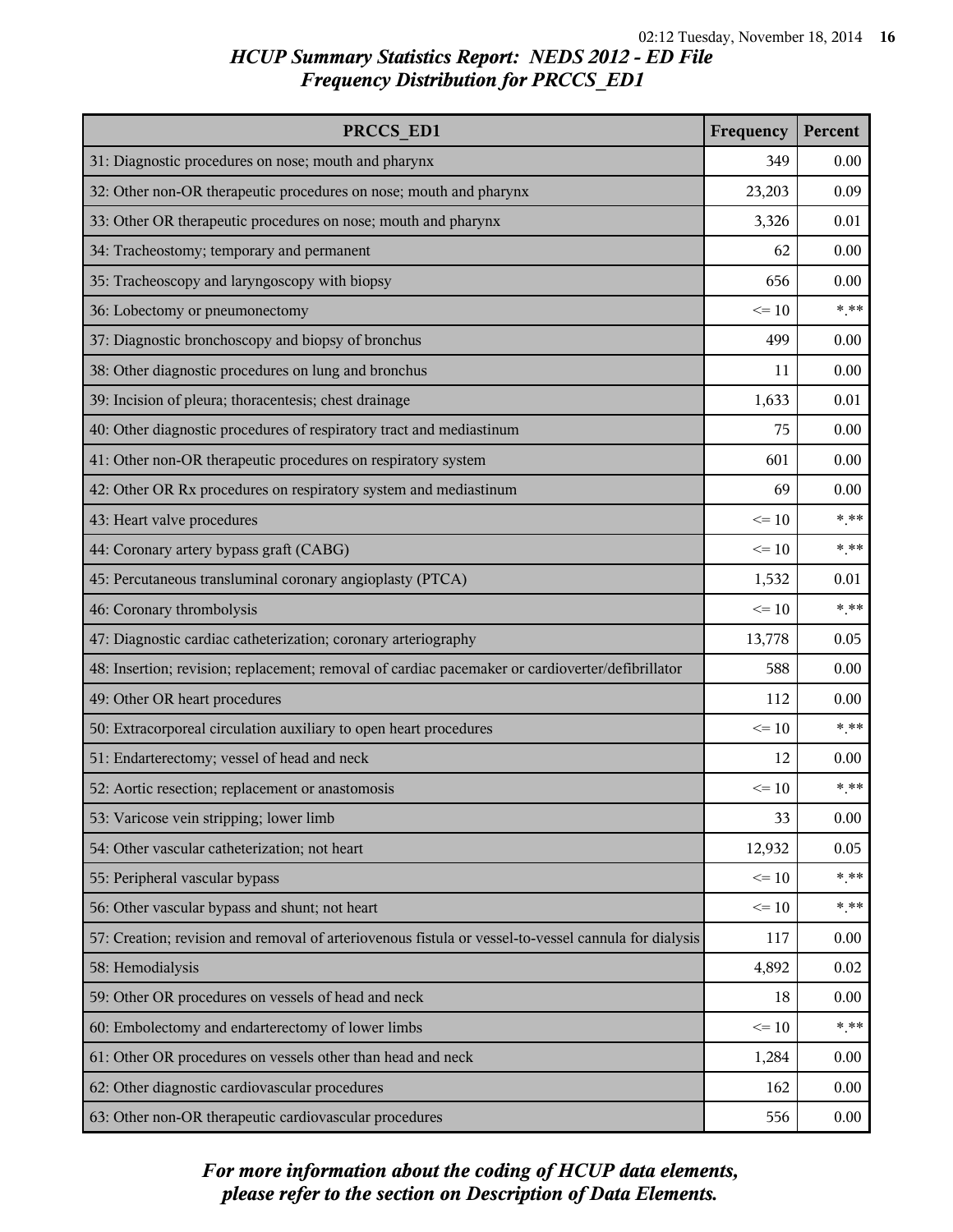| PRCCS ED1                                                     | Frequency | Percent |
|---------------------------------------------------------------|-----------|---------|
| 64: Bone marrow transplant                                    | $\leq 10$ | $***$   |
| 65: Bone marrow biopsy                                        | 72        | 0.00    |
| 66: Procedures on spleen                                      | $\leq 10$ | $***$   |
| 67: Other therapeutic procedures; hemic and lymphatic system  | 274       | 0.00    |
| 69: Esophageal dilatation                                     | 879       | 0.00    |
| 70: Upper gastrointestinal endoscopy; biopsy                  | 14,495    | 0.05    |
| 71: Gastrostomy; temporary and permanent                      | 358       | 0.00    |
| 72: Colostomy; temporary and permanent                        | $\leq 10$ | $***$   |
| 73: Ileostomy and other enterostomy                           | 22        | 0.00    |
| 74: Gastrectomy; partial and total                            | $\leq 10$ | $* * *$ |
| 75: Small bowel resection                                     | 17        | 0.00    |
| 76: Colonoscopy and biopsy                                    | 2,756     | 0.01    |
| 77: Proctoscopy and anorectal biopsy                          | 808       | 0.00    |
| 78: Colorectal resection                                      | 64        | 0.00    |
| 79: Local excision of large intestine lesion (not endoscopic) | $\leq 10$ | $***$   |
| 80: Appendectomy                                              | 14,052    | 0.05    |
| 81: Hemorrhoid procedures                                     | 1,596     | 0.01    |
| 82: Endoscopic retrograde cannulation of pancreas (ERCP)      | 63        | 0.00    |
| 83: Biopsy of liver                                           | 90        | 0.00    |
| 84: Cholecystectomy and common duct exploration               | 5,615     | 0.02    |
| 85: Inguinal and femoral hernia repair                        | 653       | 0.00    |
| 86: Other hernia repair                                       | 509       | 0.00    |
| 87: Laparoscopy (GI only)                                     | 225       | 0.00    |
| 88: Abdominal paracentesis                                    | 2,622     | 0.01    |
| 89: Exploratory laparotomy                                    | 32        | 0.00    |
| 90: Excision; lysis peritoneal adhesions                      | 138       | 0.00    |
| 91: Peritoneal dialysis                                       | 68        | 0.00    |
| 92: Other bowel diagnostic procedures                         | 70        | 0.00    |
| 93: Other non-OR upper GI therapeutic procedures              | 6,521     | 0.02    |
| 94: Other OR upper GI therapeutic procedures                  | 353       | 0.00    |
| 95: Other non-OR lower GI therapeutic procedures              | 3,521     | 0.01    |
| 96: Other OR lower GI therapeutic procedures                  | 2,619     | 0.01    |
| 97: Other gastrointestinal diagnostic procedures              | 77        | 0.00    |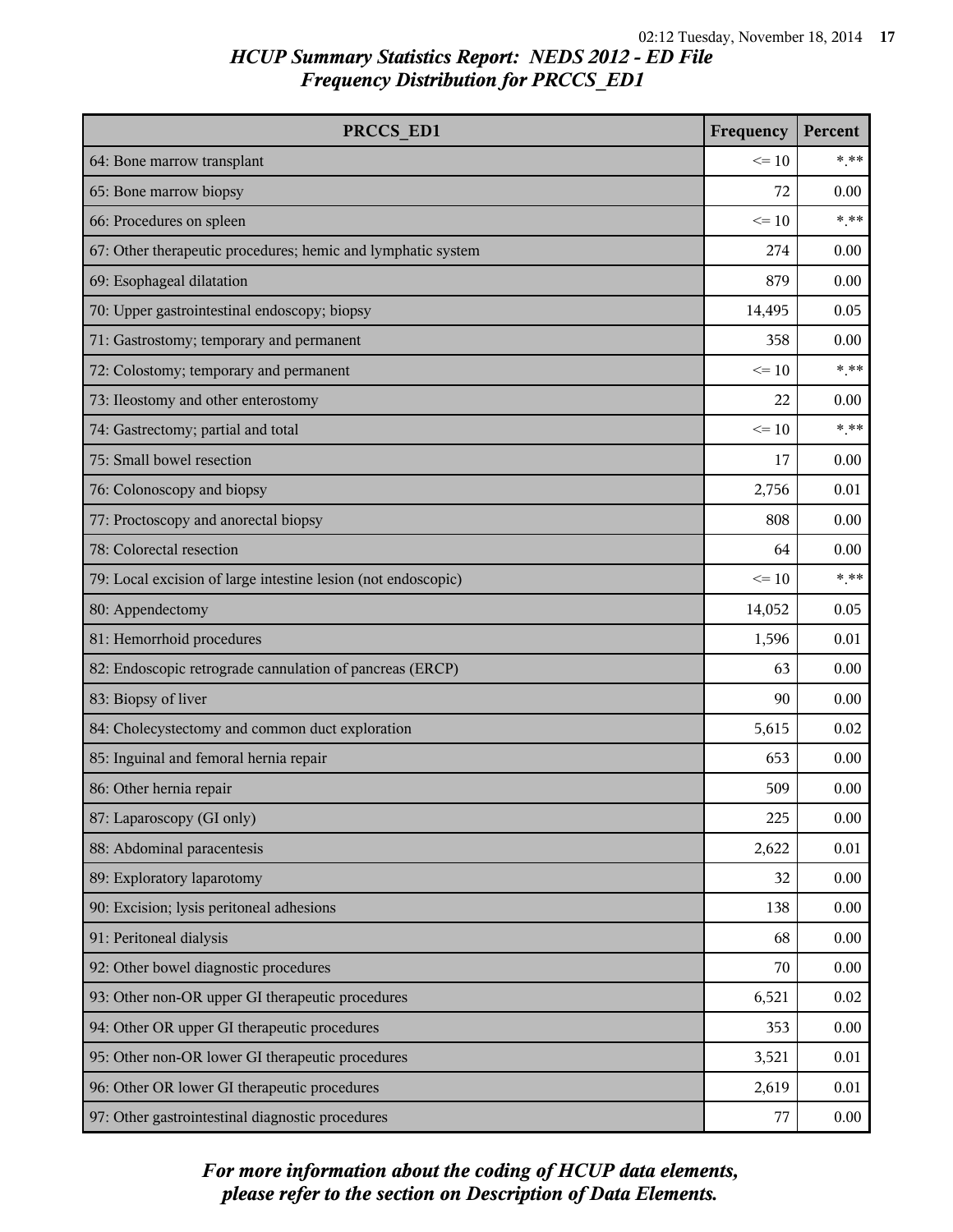| PRCCS ED1                                                                  | Frequency | Percent |
|----------------------------------------------------------------------------|-----------|---------|
| 98: Other non-OR gastrointestinal therapeutic procedures                   | 1,473     | 0.01    |
| 99: Other OR gastrointestinal therapeutic procedures                       | 252       | 0.00    |
| 100: Endoscopy and endoscopic biopsy of the urinary tract                  | 325       | 0.00    |
| 101: Transurethral excision; drainage; or removal urinary obstruction      | 4,300     | 0.02    |
| 102: Ureteral catheterization                                              | 1,831     | 0.01    |
| 103: Nephrotomy and nephrostomy                                            | 71        | 0.00    |
| 104: Nephrectomy; partial or complete                                      | $\leq 10$ | $***$   |
| 106: Genitourinary incontinence procedures                                 | 27        | 0.00    |
| 107: Extracorporeal lithotripsy; urinary                                   | 346       | 0.00    |
| 108: Indwelling catheter                                                   | 35,739    | 0.13    |
| 109: Procedures on the urethra                                             | 319       | 0.00    |
| 110: Other diagnostic procedures of urinary tract                          | 45        | 0.00    |
| 111: Other non-OR therapeutic procedures of urinary tract                  | 5,954     | 0.02    |
| 112: Other OR therapeutic procedures of urinary tract                      | 761       | 0.00    |
| 113: Transurethral resection of prostate (TURP)                            | 76        | 0.00    |
| 114: Open prostatectomy                                                    | $\leq 10$ | $***$   |
| 115: Circumcision                                                          | 41        | 0.00    |
| 116: Diagnostic procedures; male genital                                   | 23        | 0.00    |
| 117: Other non-OR therapeutic procedures; male genital                     | 1,146     | 0.00    |
| 118: Other OR therapeutic procedures; male genital                         | 1,366     | 0.01    |
| 119: Oophorectomy; unilateral and bilateral                                | 271       | 0.00    |
| 120: Other operations on ovary                                             | 352       | 0.00    |
| 121: Ligation or occlusion of fallopian tubes                              | 19        | 0.00    |
| 122: Removal of ectopic pregnancy                                          | 1,339     | 0.01    |
| 123: Other operations on fallopian tubes                                   | 150       | 0.00    |
| 124: Hysterectomy; abdominal and vaginal                                   | 69        | 0.00    |
| 125: Other excision of cervix and uterus                                   | 138       | 0.00    |
| 126: Abortion (termination of pregnancy)                                   | 20        | 0.00    |
| 127: Dilatation and curettage (D&C); aspiration after delivery or abortion | 3,005     | 0.01    |
| 128: Diagnostic dilatation and curettage (D&C)                             | 317       | 0.00    |
| 129: Repair of cystocele and rectocele; obliteration of vaginal vault      | $\leq 10$ | $***$   |
| 130: Other diagnostic procedures; female organs                            | 190       | 0.00    |
| 131: Other non-OR therapeutic procedures; female organs                    | 542       | 0.00    |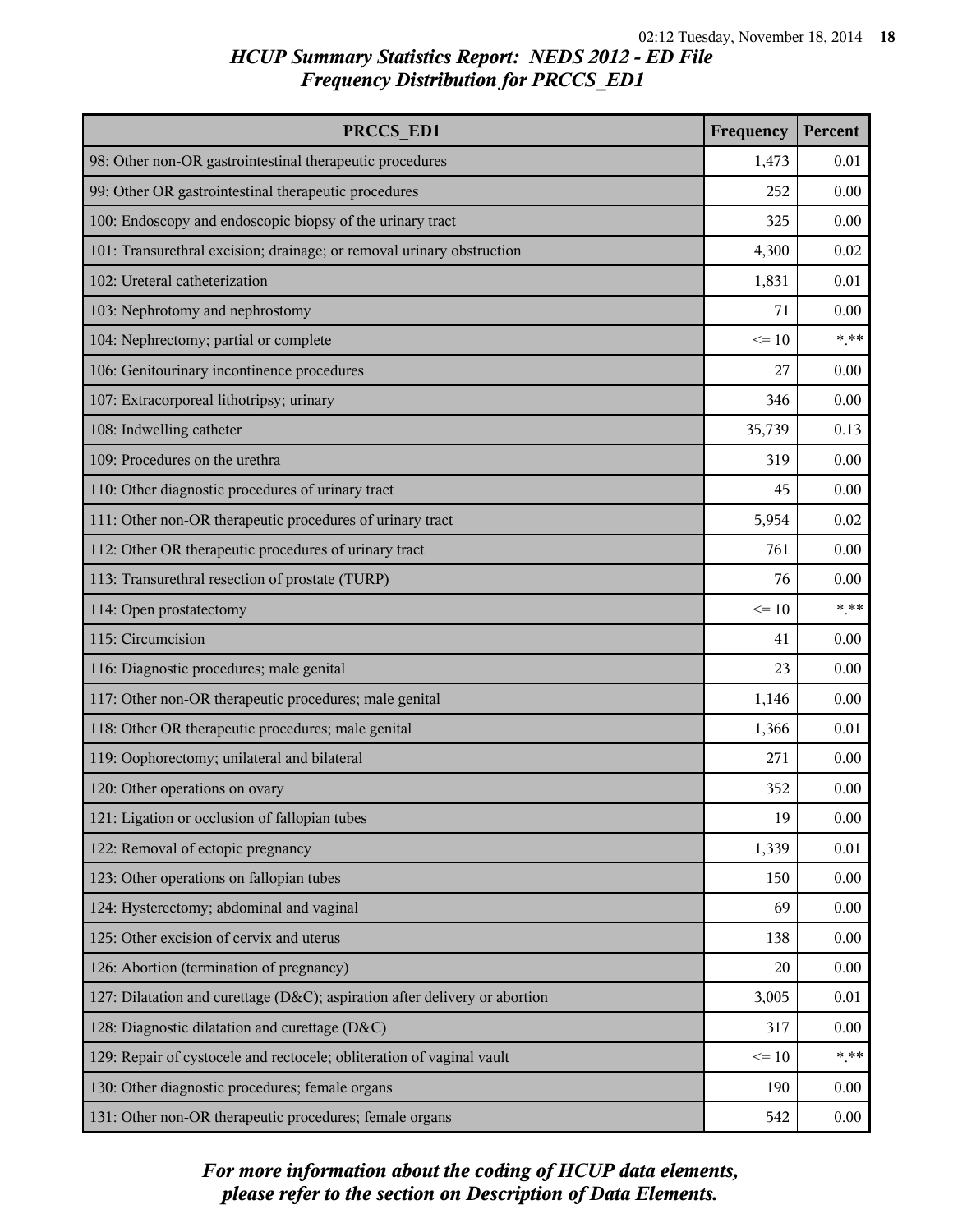| PRCCS ED1                                                                            | Frequency | Percent |
|--------------------------------------------------------------------------------------|-----------|---------|
| 132: Other OR therapeutic procedures; female organs                                  | 7,235     | 0.03    |
| 133: Episiotomy                                                                      | $\leq 10$ | $***$   |
| 134: Cesarean section                                                                | $\leq 10$ | $***$   |
| 135: Forceps; vacuum; and breech delivery                                            | $\leq 10$ | $* * *$ |
| 136: Artificial rupture of membranes to assist delivery                              | $\leq 10$ | $* * *$ |
| 137: Other procedures to assist delivery                                             | 92        | 0.00    |
| 138: Diagnostic amniocentesis                                                        | 13        | 0.00    |
| 139: Fetal monitoring                                                                | 5,513     | 0.02    |
| 140: Repair of current obstetric laceration                                          | 15        | 0.00    |
| 141: Other therapeutic obstetrical procedures                                        | 76        | 0.00    |
| 142: Partial excision bone                                                           | 104       | 0.00    |
| 143: Bunionectomy or repair of toe deformities                                       | 16        | 0.00    |
| 144: Treatment; facial fracture or dislocation                                       | 1,001     | 0.00    |
| 145: Treatment; fracture or dislocation of radius and ulna                           | 19,801    | 0.07    |
| 146: Treatment; fracture or dislocation of hip and femur                             | 3,283     | 0.01    |
| 147: Treatment; fracture or dislocation of lower extremity (other than hip or femur) | 7,075     | 0.03    |
| 148: Other fracture and dislocation procedure                                        | 23,919    | 0.09    |
| 149: Arthroscopy                                                                     | 14        | 0.00    |
| 150: Division of joint capsule; ligament or cartilage                                | $\leq 10$ | $***$   |
| 151: Excision of semilunar cartilage of knee                                         | 50        | 0.00    |
| 152: Arthroplasty knee                                                               | 23        | 0.00    |
| 153: Hip replacement; total and partial                                              | 59        | 0.00    |
| 154: Arthroplasty other than hip or knee                                             | 51        | 0.00    |
| 155: Arthrocentesis                                                                  | 5,171     | 0.02    |
| 156: Injections and aspirations of muscles; tendons; bursa; joints and soft tissue   | 585       | 0.00    |
| 157: Amputation of lower extremity                                                   | 59        | 0.00    |
| 158: Spinal fusion                                                                   | 28        | 0.00    |
| 159: Other diagnostic procedures on musculoskeletal system                           | 211       | 0.00    |
| 160: Other therapeutic procedures on muscles and tendons                             | 3,020     | 0.01    |
| 161: Other OR therapeutic procedures on bone                                         | 413       | 0.00    |
| 162: Other OR therapeutic procedures on joints                                       | 207       | 0.00    |
| 163: Other non-OR therapeutic procedures on musculoskeletal system                   | 9,455     | 0.04    |
| 164: Other OR therapeutic procedures on musculoskeletal system                       | 661       | 0.00    |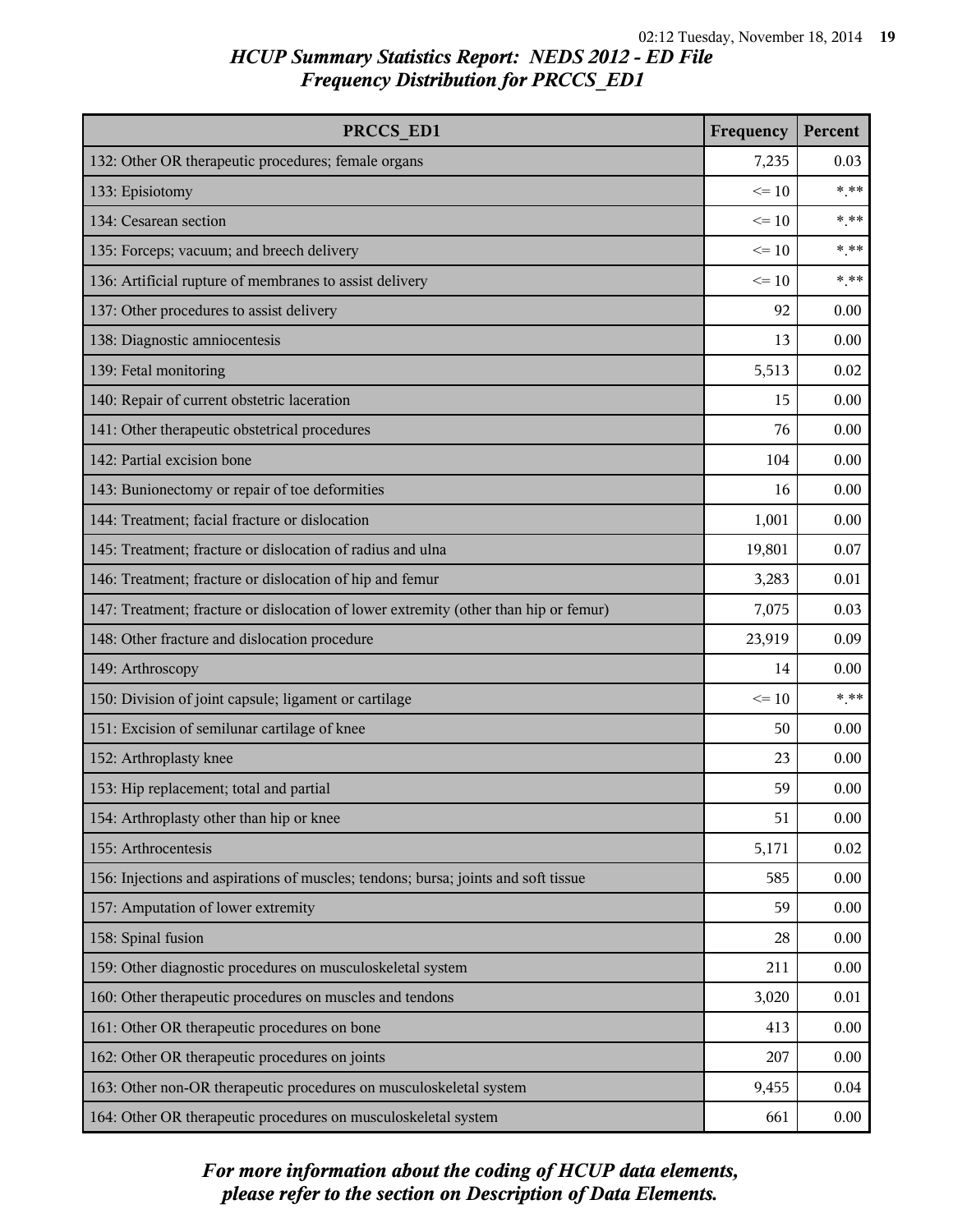| PRCCS ED1                                                         | Frequency | Percent |
|-------------------------------------------------------------------|-----------|---------|
| 165: Breast biopsy and other diagnostic procedures on breast      | 62        | 0.00    |
| 166: Lumpectomy; quadrantectomy of breast                         | 48        | 0.00    |
| 167: Mastectomy                                                   | $\leq 10$ | $***$   |
| 168: Incision and drainage; skin and subcutaneous tissue          | 120,864   | 0.45    |
| 169: Debridement of wound; infection or burn                      | 5,730     | 0.02    |
| 170: Excision of skin lesion                                      | 1,038     | 0.00    |
| 171: Suture of skin and subcutaneous tissue                       | 340,244   | 1.28    |
| 172: Skin graft                                                   | 386       | 0.00    |
| 173: Other diagnostic procedures on skin and subcutaneous tissue  | 222       | 0.00    |
| 174: Other non-OR therapeutic procedures on skin and breast       | 23,762    | 0.09    |
| 175: Other OR therapeutic procedures on skin and breast           | 5,853     | 0.02    |
| 176: Other organ transplantation                                  | $\leq 10$ | $***$   |
| 177: Computerized axial tomography (CT) scan head                 | 51,252    | 0.19    |
| 178: CT scan chest                                                | 12,322    | 0.05    |
| 179: CT scan abdomen                                              | 33,333    | 0.13    |
| 180: Other CT scan                                                | 4,123     | 0.02    |
| 181: Myelogram                                                    | 60        | 0.00    |
| 182: Mammography                                                  | 19        | 0.00    |
| 183: Routine chest X-ray                                          | 111,940   | 0.42    |
| 184: Intraoperative cholangiogram                                 | $\leq 10$ | $***$   |
| 185: Upper gastrointestinal X-ray                                 | 42        | 0.00    |
| 186: Lower gastrointestinal X-ray                                 | 18        | 0.00    |
| 187: Intravenous pyelogram                                        | 43        | 0.00    |
| 188: Cerebral arteriogram                                         | 246       | 0.00    |
| 189: Contrast aortogram                                           | 50        | 0.00    |
| 190: Contrast arteriogram of femoral and lower extremity arteries | 41        | 0.00    |
| 191: Arterio- or venogram (not heart and head)                    | 233       | 0.00    |
| 192: Diagnostic ultrasound of head and neck                       | 143       | 0.00    |
| 193: Diagnostic ultrasound of heart (echocardiogram)              | 7,273     | 0.03    |
| 194: Diagnostic ultrasound of gastrointestinal tract              | 939       | 0.00    |
| 195: Diagnostic ultrasound of urinary tract                       | 746       | 0.00    |
| 196: Diagnostic ultrasound of abdomen or retroperitoneum          | 4,816     | 0.02    |
| 197: Other diagnostic ultrasound                                  | 16,313    | 0.06    |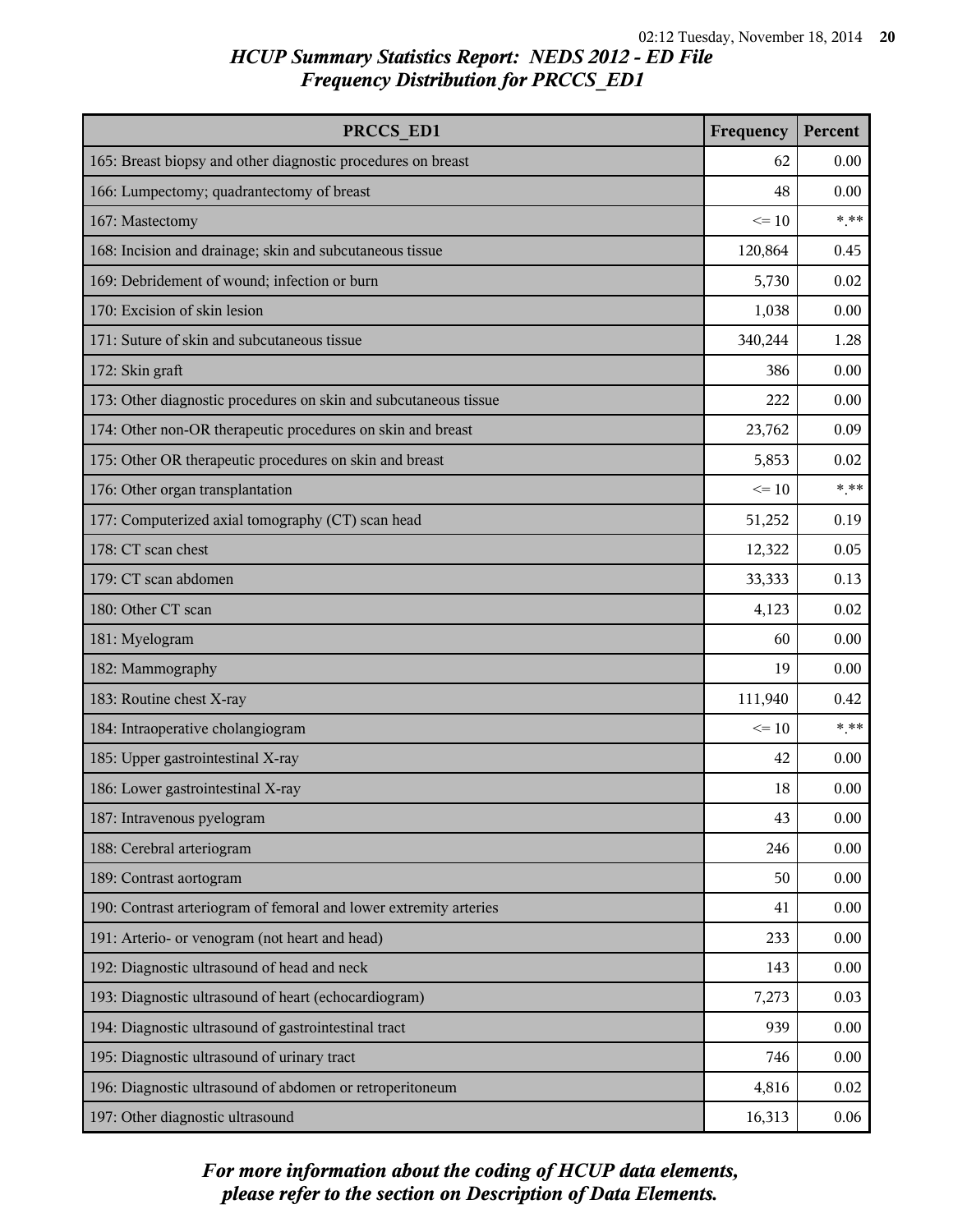| PRCCS ED1                                                              | Frequency | Percent |
|------------------------------------------------------------------------|-----------|---------|
| 198: Magnetic resonance imaging                                        | 1,666     | 0.01    |
| 199: Electroencephalogram (EEG)                                        | 162       | 0.00    |
| 200: Nonoperative urinary system measurements                          | 672       | 0.00    |
| 201: Cardiac stress tests                                              | 2,418     | 0.01    |
| 202: Electrocardiogram                                                 | 25,280    | 0.09    |
| 203: Electrographic cardiac monitoring                                 | 2,540     | 0.01    |
| 204: Swan-Ganz catheterization for monitoring                          | $\leq 10$ | $*$ **  |
| 205: Arterial blood gases                                              | 779       | 0.00    |
| 206: Microscopic examination (bacterial smear; culture; toxicology)    | 709       | 0.00    |
| 207: Radioisotope bone scan                                            | $\leq 10$ | $***$   |
| 208: Radioisotope pulmonary scan                                       | 150       | 0.00    |
| 209: Radioisotope scan and function studies                            | 1,540     | 0.01    |
| 210: Other radioisotope scan                                           | 22        | 0.00    |
| 211: Therapeutic radiology for cancer treatment                        | 47        | 0.00    |
| 212: Diagnostic physical therapy                                       | 62        | 0.00    |
| 213: Physical therapy exercises; manipulation; and other procedures    | 92        | 0.00    |
| 214: Traction; splints; and other wound care                           | 251,751   | 0.95    |
| 215: Other physical therapy and rehabilitation                         | 131       | 0.00    |
| 216: Respiratory intubation and mechanical ventilation                 | 7,994     | 0.03    |
| 217: Other respiratory therapy                                         | 15,745    | 0.06    |
| 218: Psychological and psychiatric evaluation and therapy              | 324       | 0.00    |
| 219: Alcohol and drug rehabilitation/detoxification                    | 456       | 0.00    |
| 220: Ophthalmologic and otologic diagnosis and treatment               | 419       | 0.00    |
| 221: Nasogastric tube                                                  | 867       | 0.00    |
| 222: Blood transfusion                                                 | 6,933     | 0.03    |
| 223: Enteral and parenteral nutrition                                  | 123       | 0.00    |
| 224: Cancer chemotherapy                                               | 2,209     | 0.01    |
| 225: Conversion of cardiac rhythm                                      | 7,981     | 0.03    |
| 226: Other diagnostic radiology and related techniques                 | 134,931   | 0.51    |
| 227: Other diagnostic procedures (interview; evaluation; consultation) | 447,770   | 1.68    |
| 228: Prophylactic vaccinations and inoculations                        | 29,842    | 0.11    |
| 229: Nonoperative removal of foreign body                              | 25,998    | 0.10    |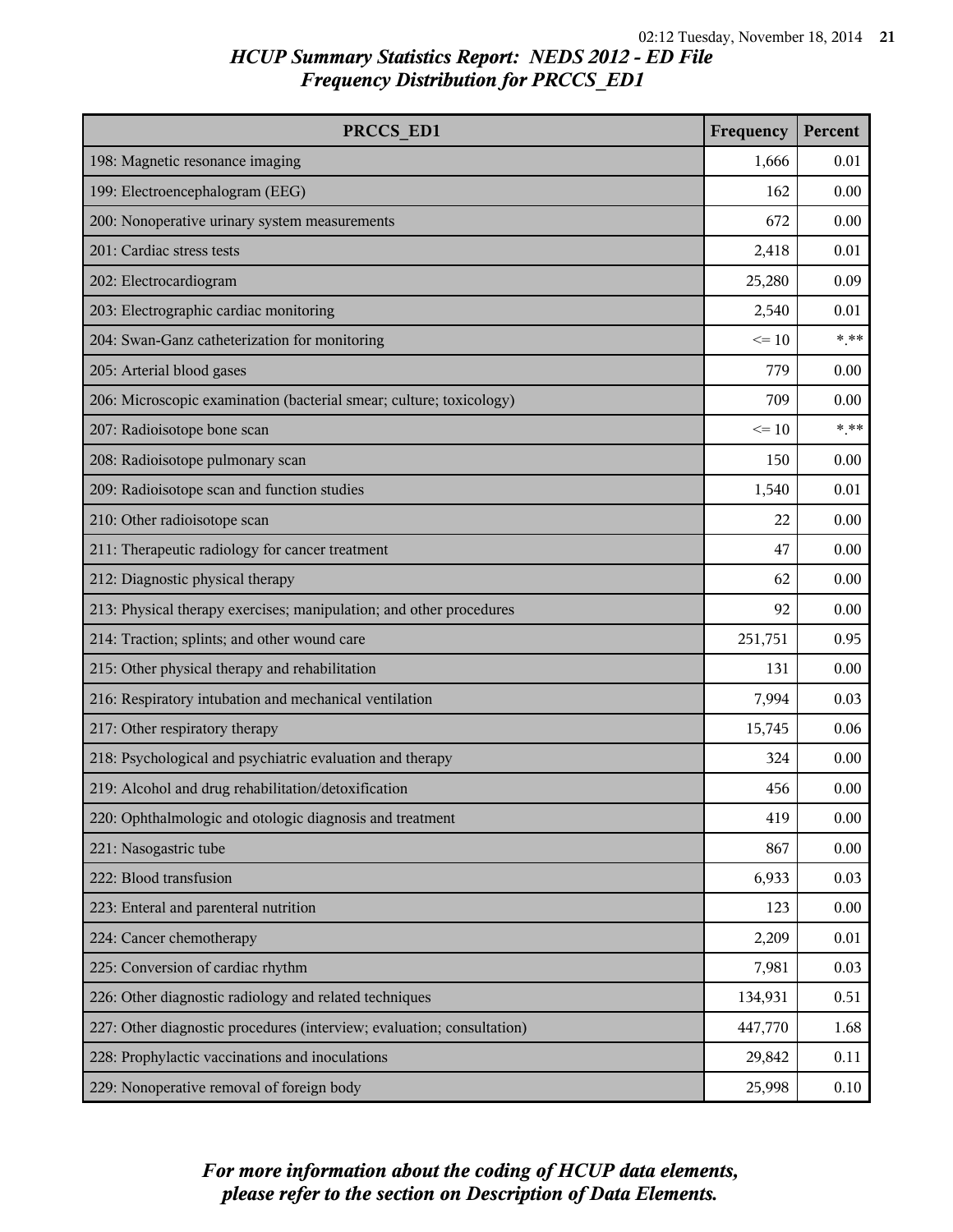| PRCCS ED1                                         | <b>Frequency Percent</b> |      |
|---------------------------------------------------|--------------------------|------|
| 230: Extracorporeal shock wave other than urinary | $\leq$ 10                | * ** |
| 231: Other therapeutic procedures                 | 394.465                  | 1.48 |